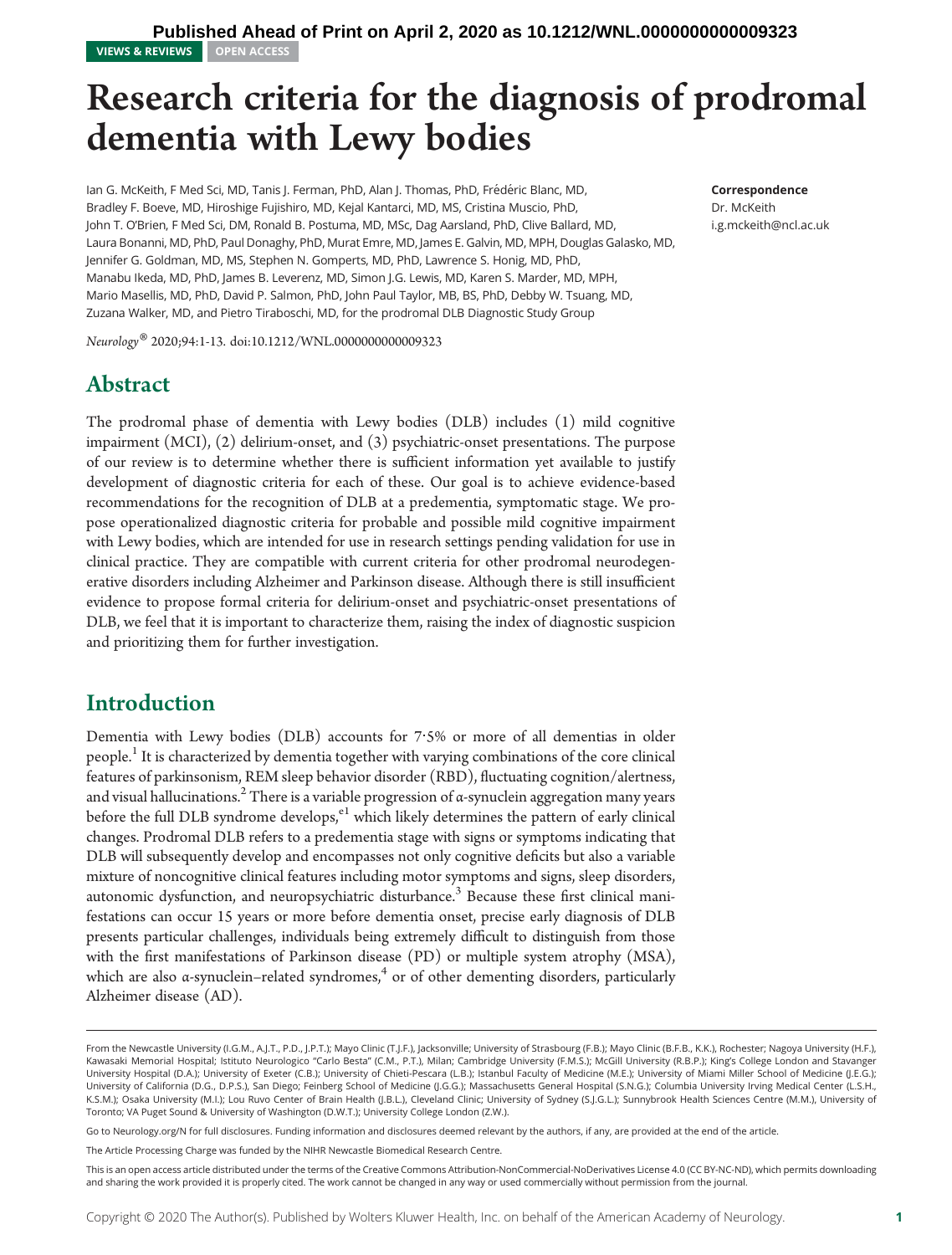# **Glossary**

 $AD = Alzheimer$  disease;  $DAT = dopamine$  transporter;  $DLB =$  dementia with Lewy bodies;  $FTP =$  frontotemporal dementia;  $MCI$  = mild cognitive impairment;  $MCI-LB = MCI$  with Lewy bodies;  $MIBG =$  meta-iodobenzylguanidine;  $MSA =$  multiple system atrophy;  $NCD$  = neurocognitive disorder;  $PD$  = Parkinson disease;  $PSG$  = polysomnography;  $QEEEG$  = Quantitative EEG; RBD = REM sleep behavior disorder; RSWA = REM sleep without atonia; VH = visual hallucination; VRH = ventilatory response to hypercapnia.

Reliable identification of prodromal DLB would enable early intervention while pathologic burden is circumscribed and before clinical symptoms become debilitating. It would assist clinicians to streamline care, anticipate treatment options known to be effective in  $DLB<sub>1</sub><sup>e2</sup>$  and to avoid or minimize iatrogenic adverse events with the goal of fewer office and emergency department visits.<sup>e3</sup> Importantly, early diagnosis would help patients and families to plan and to implement early nonpharmacologic interventions, (e.g., exercise and behavioral strategies). It would also facilitate selection for trials of targeted therapies as these become available.

# Methods

We performed electronic searches of MEDLINE, PubMed, and EMBASE databases using the combination of a number of medical subject headings, Emtree subject headings, and freetext terms ("dementia with Lewy bodies", "Lewy body dementia", "Lewy body disease", "prodromal", "delirium", "psychosis", "mild cognitive impairment", "rapid eye movement sleep behavior disorder" for clinical categories, and "neuropsychological test", "dopamine transporter imaging", "positron emission tomography", "meta-iodobenzylguanidine myocardial scintigraphy", "nuclear magnetic resonance imaging", "electroencephalography", "cerebrospinal fluid", "rapid eye movement sleep without atonia" for biomarkers). All relevant articles were retrieved, placing restrictions on fields (free-text terms searched exclusively in the title or abstract of the articles) and date (last 5 years). Except for book chapters, all publication types (original articles, reviews, editorials, and letters) were considered. Because the focus of this review was on prodromal DLB, studies on the broader, less specific category of Lewy body disease (which comprises both DLB and PD) were also considered. We then used Refworks to remove duplicates and share the resulting 3570 records among the lead authors. Of all fulltext articles assessed for eligibility after the abstract screening phase, those eventually included either as listed or as e-references were selected based on their relevance (data available from Dryad, e-references, [doi:10.5061/dryad.](https://doi:10.5061/dryad.1c59zw3rv) [1c59zw3rv](https://doi:10.5061/dryad.1c59zw3rv)). Seminal papers on the topic were included regardless of publication date. The preliminary findings and recommendations were presented for discussion and feedback at a session of the International Lewy Body Dementia Conference in Las Vegas, NV, USA, in June 2019, following which further revision and review took place.

#### How does prodromal DLB usually present?

One or more of the core clinical features characteristic of fully developed DLB may develop before dementia and are usually accompanied by mild cognitive complaints.<sup>5</sup> Spontaneous parkinsonism often develops within the predementia stage but is not present in all patients.<sup>3,6</sup> RBD is a parasomnia that typically occurs years, and even decades, before the onset of dementia or parkinsonism and may presage any of the  $\alpha$ -synucleinopathies.<sup>4,7,e4</sup> In patients with mild cognitive deficits who later develop dementia, both parkinsonism and RBD strongly predict a later transition to DLB rather than to AD or other dementia types.<sup>6,8</sup> Delirium can occur during the predementia stage of DLB<sup>9</sup> as can fluctuations of cognition and arousal $3$  that may give rise to a diagnosis of delirium. Visual hallucinations (VHs) either spontaneous or provoked by illness or medication are more likely to occur compared with normal controls or prodromal AD.<sup>10,11</sup> There are also case reports of delusions, hallucinations, depression, and anxiety as presenting features of DLB.<sup>12</sup> Based on such observations, 3 prototypic prodromal DLB syndromes have been proposed<sup>13</sup> as (1) mild cognitive impairment (MCI), (2) delirium-onset, or (3) psychiatric-onset.

#### MCI with Lewy bodies

The National Institute on Aging and Alzheimer's Association criteria for MCI<sup>14, e5</sup> provide a standardized approach to diagnosis and form the basis for our proposed MCI with Lewy body (MCI-LB) criteria. They require a cognitive complaint from the patient or from an informant or clinician who knows them and has observed a decline. Also required are deficits in one or more cognitive domains that are greater than would be expected from normal aging, do not represent lifelong patterns of lower cognitive function, and are not associated with acute medical or neurologic insults. Although people with MCI may be less efficient or less capable at performing tasks they have performed previously, their cognitive deficits should not be sufficient to interfere with their typical daily functioning. In other words, there should be an overall preservation of their prior level of independence with minimal interference in day-to-day functional abilities, which, by definition, does not constitute a dementia.

Objective cognitive impairment is optimally based on standardized assessment with scores on neuropsychological measures that are typically 1 to 1·5 SDs below the mean for their age and education matched peers on culturally appropriate normative data (i.e., for the impaired domain(s), when available). It is emphasized that these ranges are guidelines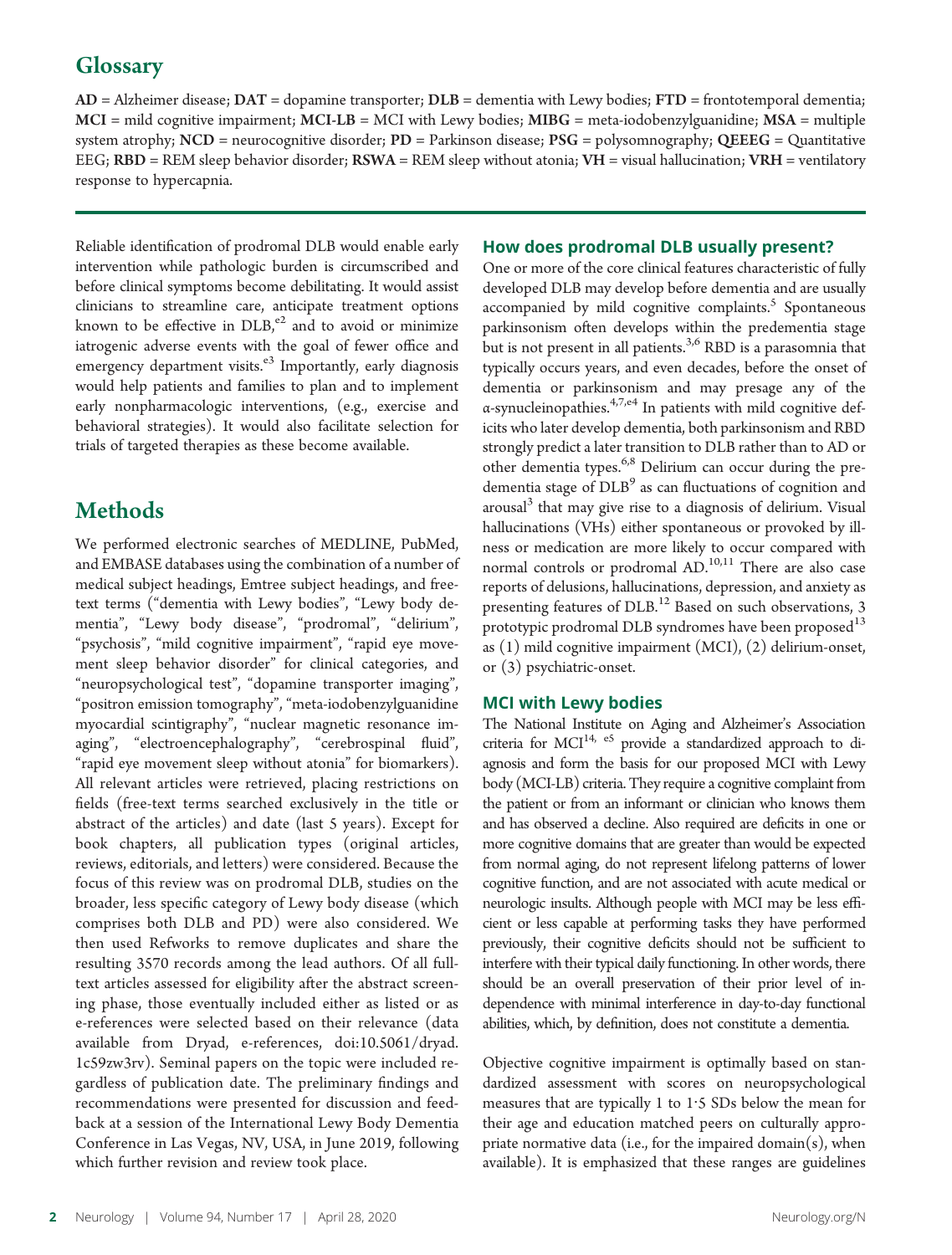and not cutoff scores.<sup>14</sup> Impairment on neuropsychological tests may also be demonstrated by significant decline demonstrated on serial testing or significant decline from estimated premorbid abilities.<sup>e5</sup> Cognitive impairment may additionally be categorized as single or multiple domain, and as amnestic or nonamnestic, which may help to classify potential subgroups as they relate (1) to biomarkers and pathologic correlates, and (2) to differences in the rate of decline and progression to dementia, each of which may be important in the conduct of clinical trials. A further refinement to describe the cognitive profile of MCI-LB may be provided by using the MDS level II criteria for PD-MCI.<sup>15,e6,e7</sup>

#### The cognitive presentation of MCI-LB

The cognitive pattern of MCI-LB is similar to DLB and typically includes disproportionate attention/executive and visual processing deficits and relatively preserved memory and object naming.<sup>16,e8, e9</sup> Impairment on tasks of attention, processing speed, and verbal fluency typically constitute the attention/executive deficits, and tasks of visual discrimination, assembly, and figure drawing typically constitute the visual perceptual and spatial deficits.<sup>5,6,17–19</sup>

Diagnostic criteria for DLB emphasize that prominent or persistent memory impairment may not necessarily occur in the early stages, $2$  but patients and carers frequently offer memory complaints as a presenting symptom.<sup>20</sup> Of 49 patients with MCI who progressed to DLB, 27% had multidomain amnestic MCI, but only 6% had single-domain amnestic  ${MCI}_3^3$  similar to other reports.<sup>19,21</sup> When patients with MCI-LB have memory impairment, attention and/or visual processing deficits also tend to be present $3$  and may precede the memory difficulties. Patients with RBD who later developed DLB had attention/executive deficits up to 6 years before the diagnosis of dementia and memory deficits up to 2 years before the diagnosis.<sup>22</sup> The basis for verbal memory impairment in DLB or MCI-LB may be related to slowed processing speed and deficits in working memory and retrieval that characterize the attention and executive deficits,<sup>e10</sup> consistent with hippocampal preservation in MCI-LB compared with MCI-AD. $2^{23, e11}$  However, impaired memory in DLB may also be related to the extent of coexisting AD-related pathology,<sup>e9</sup> characterized by greater hippocampal atrophy on imaging <sup>e12</sup> and greater CA1 hippocampal subfield pathology on autopsy.<sup>e13</sup> Similar to other subtypes of MCI, a proportion of patients may revert to being cognitively normal, although they remain at a greater risk of the eventual development of dementia.<sup>e14</sup> Some instability of an MCI-LB diagnosis is to be expected given inherent fluctuating cognition, worsening with neuroleptics or anticholinergics, or improvement with levodopa-carbidopa or cholinesterase inhibitors.

In summary, the performance pattern of MCI-LB is best characterized as single- or multidomain nonamnestic MCI, or as multidomain amnestic MCI, whereas single-domain amnestic MCI is more likely to represent MCI-AD. The MCI-LB cognitive pattern is often seen in patients with 1 or more core DLB features, $5$  although these may develop

later.3,18 Nonamnestic MCI seldom develops into AD but is associated with a greater risk of transition to  $DLB<sup>10,21</sup>$  with a ten-fold risk compared with amnestic  $MCI$ .<sup>3</sup> Because a substantial subset of patients with DLB have coexisting ADrelated pathology that may influence their cognitive profile, MCI-LB still should be considered an important part of the differential diagnosis in amnestic subjects.

#### Operationalization of MCI-LB

The scheme suggested intable 1 for the identification of MCI-LB allows a diagnosis of either possible or probable MCI-LB based on the number of qualifying clinical features or biomarkers. The terms possible and probable refer to the likelihood of underlying LB disease and not to the MCI syndrome. Structured diagnostic instruments may assist identification of the core clinical features of DLB that precede, coincide with, or follow the onset of cognitive difficulties.<sup>24–26</sup> Cognitive fluctuations may be of lesser amplitude or frequency than in more severe disease. Passage and sense of presence hallucinatory phenomena may precede the development of recurrent, well-formed and detailed VH. Clinical features supportive of DLB may occur secondary to other causes reducing their diagnostic specificity, but they can be useful indicators of underlying LB disease, particularly when they persist over time or occur in combination.

Use of the possible MCI-LB category may raise diagnostic suspicion prompting further clinical and biomarker investigation. Some possible MCI-LB combinations will likely prove better predictors than others, for example, multidomain nonamnestic MCI plus clinically well-defined RBD is anticipated to be more predictive of progression to DLB than single-domain amnestic MCI plus a history of cognitive fluctuation. The utility of different combinations of clinical features and biomarkers remains to be established.

#### MCI-LB and PD-MCI

Uncertainty may occur in deciding how patients exhibiting both MCI and parkinsonism are best categorized. PD-MCI will usually be the most appropriate diagnosis when PD is diagnosed before significant cognitive decline occurs. The adoption of a 1-year rule similar to that used to separate DLB and PD dementia may be helpful to distinguish some MCI-LB and PD-MCI cases if the onset and order of mild symptoms of parkinsonism and cognitive decline can be clearly established. If not, an initial diagnosis of prodromal LB disease may be preferable, recognizing that this will require revision as the full clinical picture evolves. Individuals with poor global cognitive test performance identified in community samples have been reported to be at a greater risk of developing PD over subsequent years,  $e^{15}$ ,  $e^{16}$  but poor cognitive test scores are not equivalent to MCI, and this increased risk was no longer statistically significant when individuals with subtle motor signs at baseline were excluded. <sup>e15</sup> There are data to suggest that patients with MCI-LB may have greater cognitive impairment than those with PD-MCI $,^{27}$  but this is not easily operationalized to differentiate individual subjects. The cognitive deficits of PD-MCI can be heterogeneous,<sup>e17</sup> with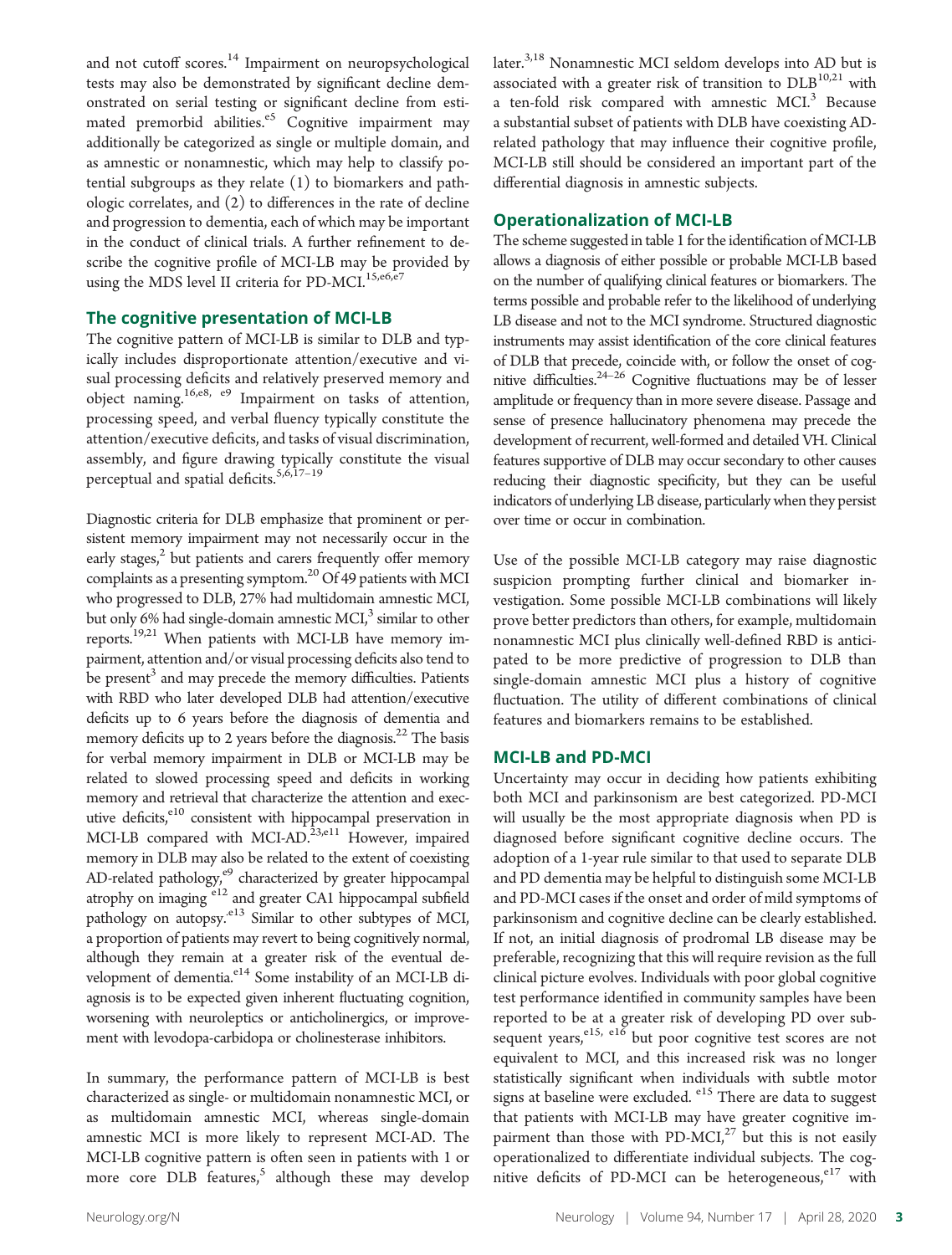#### Table 1 Research criteria for the clinical diagnosis of probable and possible MCI-LB

Essential for a diagnosis of MCI-LB is MCI defined by the presence of each of the following:

Concern by the patient, informant, or clinician regarding cognitive decline.

Objective evidence of impairment in 1 or more cognitive domains. The cognitive impairment may include any domain, but is more likely to be associated with attention-executive and/or visual processing deficits.

Preserved or minimally affected performance of previously attained independence in functional abilities, which do not meet the criteria for dementia.

Core clinical features

Fluctuating cognition with variations in attention and alertness.

Recurrent visual hallucinations.

**RBD** 

One or more spontaneous cardinal features of parkinsonism: these are bradykinesia (defined as slowness of movement and decrement in amplitude or speed), rest tremor, or rigidity.

Proposed biomarkers

Reduced dopamine transporter uptake in basal ganglia demonstrated by SPECT or PET.

Polysomnographic confirmation of REM sleep without atonia.

Reduced meta-iodobenzylguanidine (MIBG) uptake on myocardial scintigraphy.

Probable MCI-LB can be diagnosed if:

Two or more core clinical features of DLB are present, with or without the presence of a proposed biomarker, or

Only 1 core clinical feature is present, but with 1 or more proposed biomarkers.

Probable MCI-LB should not be diagnosed based on biomarkers alone.

Possible MCI-LB can be diagnosed if:

Only 1 core clinical feature of DLB is present, with no proposed biomarkers, or

One or more of the proposed biomarkers is present, but there are no core clinical features.

Supportive clinical features

Severe sensitivity to antipsychotic agents; postural instability; repeated falls; syncope or other transient episodes of unresponsiveness; prolonged or recurrent delirium; autonomic dysfunction, e.g., constipation, orthostatic hypotension, urinary incontinence; hypersomnia; hyposmia; hallucinations in other modalities including passage, and sense of presence phenomena; systematized delusions; apathy, anxiety, and depression.

Potential biomarkers of MCI-LB

Quantitative EEG showing slowing and dominant frequency variability.

Relative preservation of medial temporal lobe structures on structural imaging.

Insular thinning and gray matter volume loss on MRI.

Low occipital uptake on perfusion/metabolism scan.

MCI plus supportive clinical features or potential biomarkers are insufficient to diagnose MCI-LB but may raise suspicion of it and prompt biomarker investigation and may add weight to an existing MCI-LB diagnosis.

MCI-LB is less likely in the presence of any other physical illness or brain disease including cerebrovascular disease, sufficient to account in part or in total for the clinical picture, although these do not exclude an MCI-LB diagnosis and may serve to indicate mixed or multiple pathologies contributing to the clinical presentation.

Abbreviations: DLB = dementia with Lewy bodies; MCI = mild cognitive impairment; MCI-LB = MCI with Lewy bodies. These should be used in conjunction with the corresponding article text, which gives further information about core and supportive clinical features and the use of biomarkers as they apply to MCI-LB.

disproportionately affected attention/executive function, $22$ visuospatial skills,  $e^{18}$  and memory.<sup>28</sup> Similar to MCI-LB, there is evidence that nonamnestic MCI is more common than amnestic MCI and that multidomain amnestic MCI is more common than single-domain amnestic MCI.<sup>29</sup>

#### Biomarkers for prodromal DLB

Direct measures of α-synuclein pathology would offer definitive diagnosis at an early stage; several are under development, but none is yet validated or available for use antemortem. Surrogate biomarkers of LB disease must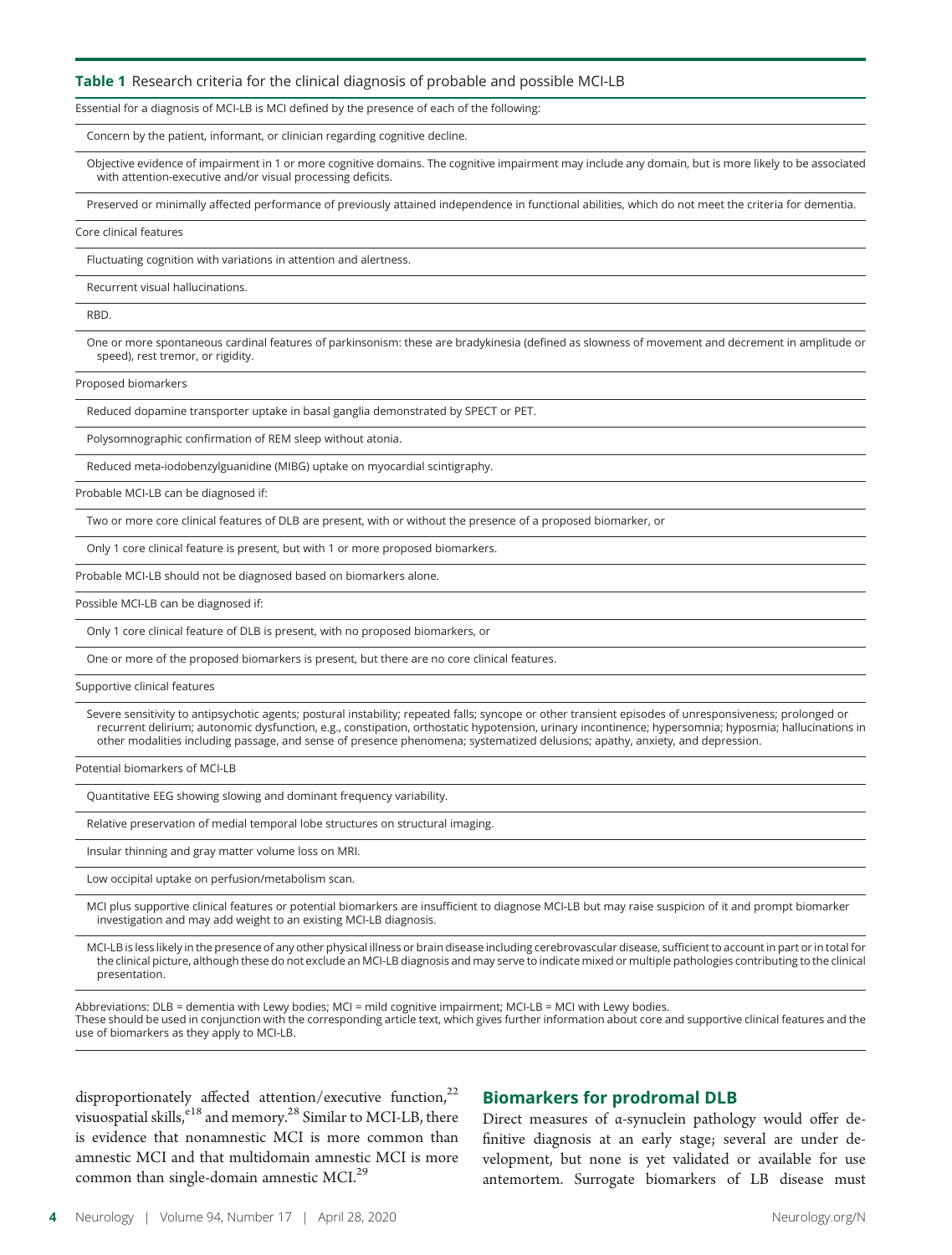therefore be used, as is the case for the diagnosis of DLB itself.<sup>2</sup> We propose biomarkers for the diagnosis of prodromal DLB, where there is either sufficient, good quality, published evidence of adequate diagnostic specificity in prodromal DLB or this can be reasonably extrapolated from fully developed DLB or related disorders. We categorize biomarkers for which only limited data are available as potential biomarkers, recognizing that such distinctions are likely to require revision as new data become available.

#### Proposed biomarkers

#### Reduced dopamine transporter (DAT) uptake in basal ganglia demonstrated by SPECT or PET

The utility of DAT imaging in discriminating DLB from AD is already well established<sup>2</sup> and its sensitivity in distinguishing MCI with LB (MCI-LB) from MCI with AD was 54% and specificity  $89\%$ ,<sup>30</sup> when MCI-LB was defined by the presence of 1 core clinical feature of DLB in patients with MCI. A higher sensitivity of 61% was achieved when 2 core clinical symptoms were present.<sup>30</sup> Reduced striatal DAT uptake therefore seems suggestive of prodromal DLB in a person with MCI, but normal striatal DAT uptake does not exclude it.

#### Polysomnographic confirmation of REM sleep without atonia

The association between RBD and synucleinopathy is highly specific, (e.g., a multicenter autopsy study found that of 80 subjects with polysomnography [PSG]-confirmed RBD and a coexisting neurodegenerative disorder, only 2 had a disease unrelated to  $\alpha$ -synuclein deposition).<sup>e4</sup> These data imply that a patient presenting with MCI and having PSG-confirmed RBD, that is, a history of probable RBD plus clear documentation of REM sleep without atonia (RSWA) on PSG, also has a high probability of an underlying prodromal synucleinopathy. Because around a quarter of patients with DLB do not report symptoms of RBD and/or have normal REM sleep atonia on PSG, a normal PSG does not exclude a prodromal DLB diagnosis.<sup>31</sup>

#### Reduced meta-iodobenzylguanidine uptake on myocardial scintigraphy

Reduced meta-iodobenzylguanidine (MIBG) uptake is an indicative biomarker for  $DLB<sup>2</sup>$  and has also been reported to occur in a small series of patients with late-onset psychiatric disorder and PSG-confirmed  $RBD$ ,<sup>32</sup> reinforcing its association with underlying α-synucleinopathy. Of 2 patients with amnestic MCI with low MIBG uptake, one developed DLB after 2 years; the other had no clinical follow-up reported.<sup>e19</sup> VHs and/or RBD were reported among 7 of 13 patients with MCI with reduced MIBG uptake, the majority of whom also had autonomic symptoms suggestive of LB disease, but they were not followed to determine conversion to DLB.<sup>e20</sup> Despite a paucity of longitudinal data, $e^{21}$  there seems to be sufficient evidence that abnormal MIBG myocardial scintigraphy in a patient with MCI supports a prodromal DLB diagnosis, but further studies are required.

These are biomarkers consistent with underlying LB disease, which may help the diagnostic evaluation, but for which there is still insufficient evidence of diagnostic sensitivity and specificity in early disease. This will change as new evidence emerges, at which point these, or other candidates, may become considered as indicative of prodromal DLB.

#### Quantitative EEG showing slowing and dominant frequency variability

EEG slowing has been reported as predictive of dementia in both PD  $e^{22}$  and RBD, $e^{23}$  posterior slow wave activity with periodic fluctuations in the pre-alpha range being supportive of DLB.<sup>2</sup> Quantitative EEG (QEEG) methods show that a dominant frequency <8 Hz and dominant frequency variability  $>1.5$  Hz is typical of DLB, and in a 3-year, follow-up study, 83% of subjects with MCI with this pattern at presentation converted to DLB. If these findings are replicated, QEEG may represent a powerful predictor of progression from MCI to DLB.<sup>33</sup>

#### Relative preservation of medial temporal lobe structures on structural imaging

Absent or minimal medial temporal lobe atrophy is consistent with DLB, but not sufficiently specific to differentiate it from  $AD<sup>2</sup>$  Lewy body disease with RBD is characterized by preserved hippocampal volumes, $34$  and hippocampal preservation in patients with MCI supports progression to DLB instead of AD dementia with a sensitivity of 85% and a specificity of  $61\%$ <sup>23</sup> Suboptimal specificity may be due to the variability of hippocampal atrophy in AD<sup>35</sup> and contribution of other pathologic processes such as TAR DNA binding protein 43 (TDP43). $e^{24}$ 

#### Insular thinning and gray matter volume loss

Insular cortical thinning occurs in prodromal DLB relative to healthy controls using MRI T1 sequences, with gray matter atrophy predominantly affecting the anterior cingulum and medial frontal structures. This contrasts with more extensive loss of gray matter in the temporal, frontal, and parietal regions of subjects with prodromal AD. Insular cortical thinning may therefore differentiate patients with prodromal DLB not only from healthy controls but also from their prodromal AD counterparts.<sup>36</sup> No group differences in insular volumes are seen between DLB and AD at the dementia stage, so longitudinal studies are required to determine its precise value as an early diagnostic marker of  $DLB$ <sup>37</sup> Insula is also involved early in frontotemporal dementia (FTD), being the first cortical area to show atrophy in presymptomatic GRN, MAPT, or C9ORF72 mutation carriers<sup>e25</sup> and unlikely therefore to be helpful in differentiating DLB from FTD.

#### Low occipital uptake on perfusion/metabolism scan

Occipital hypometabolism on FDG-PET is associated with DLB,<sup>38</sup> and together with relative preservation of posterior cingulate metabolism (the cingulate island sign)<sup>e26</sup> is a supportive biomarker of DLB.<sup>2</sup> How frequently the cingulate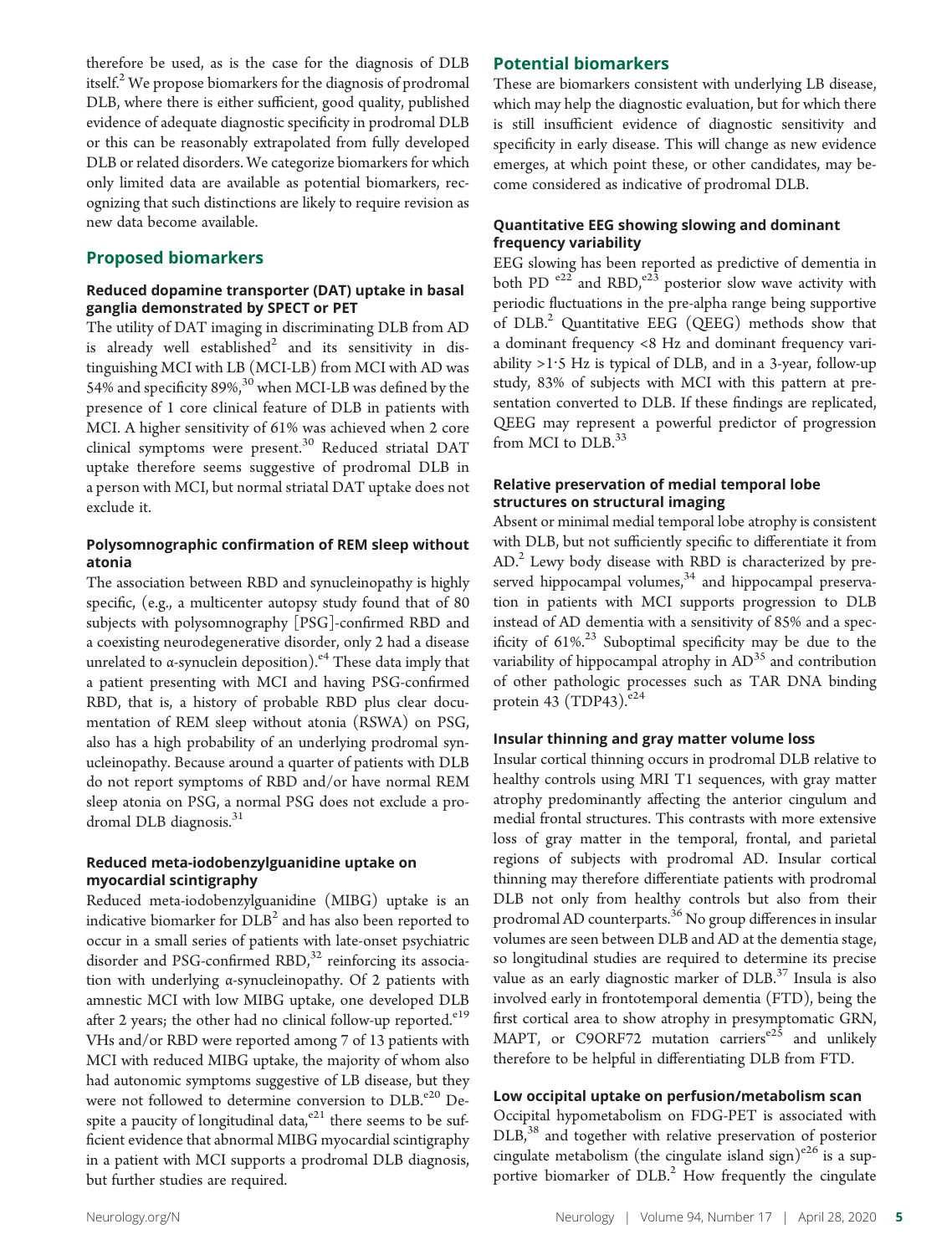island sign is seen in prodromal DLB remains to be established; significantly reduced posterior cingulate metabolism may be a useful indication of the concurrence of additional neurofibrillary tangle pathology.<sup>e27</sup>

#### Other biomarkers

There is currently no α-synuclein radioligand with sufficient evidence supporting its utility for imaging DLB or any other α-synucleinopathy, nor have any diagnostically applicable biofluid, peripheral tissue, or genotypic biomarkers been established.<sup>2</sup> CSF measures cannot reliably discriminate between DLB and  $AD<sub>1</sub><sup>39</sup>$  although the measurement of CSF α-synuclein aggregates using seeding aggregation assays such as protein misfolding cyclic amplification and real-time quaking-induced conversion is providing encouraging preliminary results and may be extended to more accessible biofluids including saliva, plasma, serum, or urine.<sup>e28</sup> Combining CSF markers may be useful; for example, addition of CSF phospho-tau to α-synuclein significantly improved the differential diagnosis between MCI-LB and MCI-AD increasing sensitivity and specificity both  $>$  than 95%.<sup>e29</sup> Other direct or indirect biomarker candidates that may occur early include identification of phosphorylated α-synuclein deposits in peripheral nervous tissue from skin biopsy,<sup>40</sup> gait analysis,<sup>e30</sup> and abnormalities in color vision discrimination.<sup>41,42</sup>

Figure shows a framework for considering a wider range of biomarkers in the setting of prodromal DLB determining the extent to which AD-related pathology is contributing to the dementia syndrome and influencing clinical trajectories in these patients.<sup>43,44,e31,e32</sup> Aβ42 declines earlier in AD than DLB, whereas Aβ40 levels increase alone in AD. A low Aβ42/

Figure Multimodal biomarkers for prodromal DLB

I Visual

Aβ40 ratio may therefore differentiate patients with prodromal AD from patients with prodromal DLB better than individual measures.<sup>43</sup> There is also evidence showing different frequencies and topographies of abnormal uptake on amyloid and tau PET imaging in DLB vs AD.<sup>45</sup>

#### Delirium-onset DLB

Cognitive fluctuations, or pronounced variations in alertness and arousal, are a core feature of DLB, apparent as marked fluctuations in cognitive ability or function, detectable by observation or informant report, and measurable using sensitive cognitive and electrophysiologic measures.<sup>e33</sup> The occurrence of delirium (sometimes referred to as acute confusional state) as an early presenting feature of DLB has been described in numerous case reports and series,<sup>e34</sup> including in those with no apparent previous history of cognitive impairment.<sup>46,e35</sup> Whether this represents a greater vulnerability to delirium in subjects with DLB, or the misdiagnosis of severe fluctuations with clouding of consciousness as delirium, or a combination of both is unclear.

Recognition that DLB may first present as delirium is important because most guidelines for behavioral disturbances in delirium recommend antipsychotics as first-line pharmacologic treatment. Delirium or marked fluctuations in consciousness were reported by 43% of caregivers before DLB diagnosis,<sup>47</sup> and previous episodes of delirium were much more frequent in patients with DLB compared with patients with AD (25% vs 7%), with 1 in 4 of those with DLB having repeated delirium. $11$  In the majority of these, potential provoking causes were present. A similarly higher incidence of delirium was found for subjects with DLB compared with



**Prodromal DLB** 

↓ Memory

Reduced dopamine transporter uptake in basal ganglia demonstrated by SPECT or PET; PSG-confirmed REM sleep without atonia and MIBG myocardial scintigraphy are proposed as biomarkers of prodromal DLB. Multimodality biomarkers are also important in characterizing patients with prodromal DLB, in whom the pathologic mechanisms of cognitive impairment include both LB and AD pathologies and who may have abnormalities associated with both. Medial temporal lobe uptake on tau PET, medial temporal lobe atrophy on MRI, and high levels of uptake on amyloid PET and positive CSF biomarkers of AD-related pathology may characterize patients with prodromal DLB with significant AD pathology. It is expected that biomarker abnormalities detected in the earliest stages will remain abnormal as disease progresses, with additional biomarkers showing changes later during the progression from pro-dromal to dementia phase DLB. DLB = dementia with Lewy bodies; MIBG = meta-iodobenzylguanidine.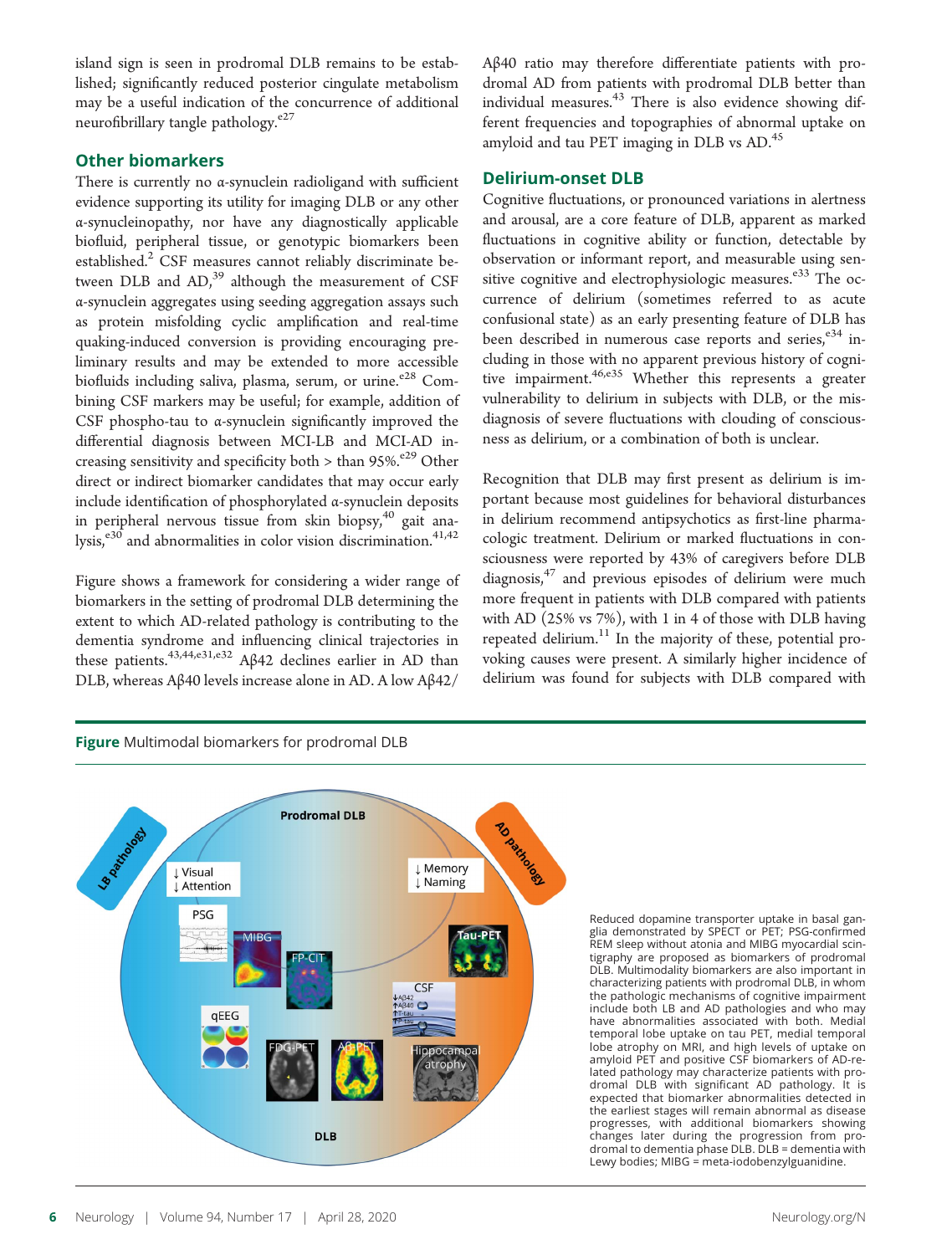subjects with AD in the year before diagnosis (17.6 v 3.2/100 person-years), $9$  and admissions for delirium were more common in those already diagnosed with DLB than for other dementias. Prolonged delirium may also raise the index of suspicion for DLB.<sup>e36</sup> In an FDG-PET imaging study of prolonged delirium, 32% of subjects were found to have a DLB like pattern, a high proportion in regard both to the known prevalence of the disease and to that of their matched cognitively impaired control group  $(4%)$ .<sup>e37</sup>

The similarities between the marked fluctuations in DLB and disturbances of attention and consciousness in delirium have been noted and reviewed, $46$  but there is as yet little understanding of a shared neurobiological basis. There have been few pathologic studies, and although in an epidemiologic-based autopsy cohort, there was no link between delirium and LB pathology at autopsy, $e^{38}$  a significantly increased risk of postoperative delirium in those with peripheral  $\alpha$ -synuclein pathology has been described.<sup>48</sup> Delirium has been suggested to be more common in those subjects with DLB with later age at onset, $e^{39}$  but further evidence is needed.

In summary (table 2), it is clear that DLB can present with delirium, and in patients diagnosed with delirium, a careful search for other DLB features should be made with a low threshold for undertaking DLB biomarker examinations, especially in those with recurrent, unexplained, or prolonged delirium. The extent to which delirium presentations of DLB have the biomarker abnormalities associated with established DLB or other prodromal DLB presentations is unclear, although the PET imaging study cited above supports this, $e^{37}$ as does a report of reduced DAT uptake in a patient with acute, unexplained delirium.<sup>49</sup> The link between delirium and DLB is an important area for future research, to clarify the relationship between the 2, and to establish which factors associated with delirium should raise the index of suspicion for underlying prodromal DLB.

#### Psychiatric-onset DLB

Early clinicopathologic studies suggested that DLB may present as a primary psychiatric disorder,<sup>50,51</sup> but subsequent focus on the cognitive and motor aspects of DLB has limited the documentation of such cases outside of a few centers.12,32,52–54,e36 Late-onset major depressive disorder and late-onset psychosis are the most frequently reported presentations differing markedly from the construct of mild behavioral impairment<sup>e40</sup> and sometimes sufficiently severe to require hospitalization. Symptoms include hallucinations in visual and in other modalities and systematized delusions including Capgras syndrome, $55$  apathy, anxiety, and depression. Psychiatric-onset DLB cases are not easily differentiated from non-LB late-onset psychosis cases on the basis of primary psychiatric phenomenology or neuropsychological profile alone.<sup>54</sup> Psychomotor retardation such as slowed speech, thinking, and body movements can resemble the bradykinesia of parkinsonism. The occurrence of rest tremor or rigidity is more helpful than bradykinesia to suspect prodromal DLB in patients with depressive disorder,  $53$  but psychotropic-induced parkinsonism may complicate diagnosis. Atypical clinical features may prove valuable pointers

#### Table 2 Summary of key features of delirium-onset DLB

Patients with DLB are more susceptible to delirium than people with Alzheimer disease, and this delirium may occur as their presenting complaint before dementia develops. Such episodes may be provoked by multiple factors including surgery, infections/sepsis, fever, or other systemic illness, or secondary to use, or sudden withdrawal of, alcohol or psychoactive drugs. Prodromal DLB should be particularly suspected in patients • in whom adequate provoking factors for the delirium are not found. • with prolonged or recurrent delirium • who later develop progressive cognitive decline or subsequent dementia Core clinical features of DLB are likely to be of more limited diagnostic weight in a patient with delirium because • cognitive fluctuation and clouding of consciousness can also occur in non-DLB delirium, i.e., are not diagnostically specific for DLB in this situation • visual hallucinations may occur in non-DLB delirium, particularly drug-induced or provoked by alcohol abstinence • motor parkinsonism present may be due to antipsychotic medications used to treat delirium • the diagnostic significance of a history of RBD in a person with delirium is not yet established

Identification of delirium-onset DLB

• may be assisted by use of MCI-LB biomarkers, but further research evidence of this is required

• is important to inform the management plan including the avoidance or minimization of antipsychotic and anticholinergic agents

Abbreviations: DLB = dementia with Lewy bodies; MCI = mild cognitive impairment; MCI-LB = MCI with Lewy bodies; RBD = REM sleep behavior disorder.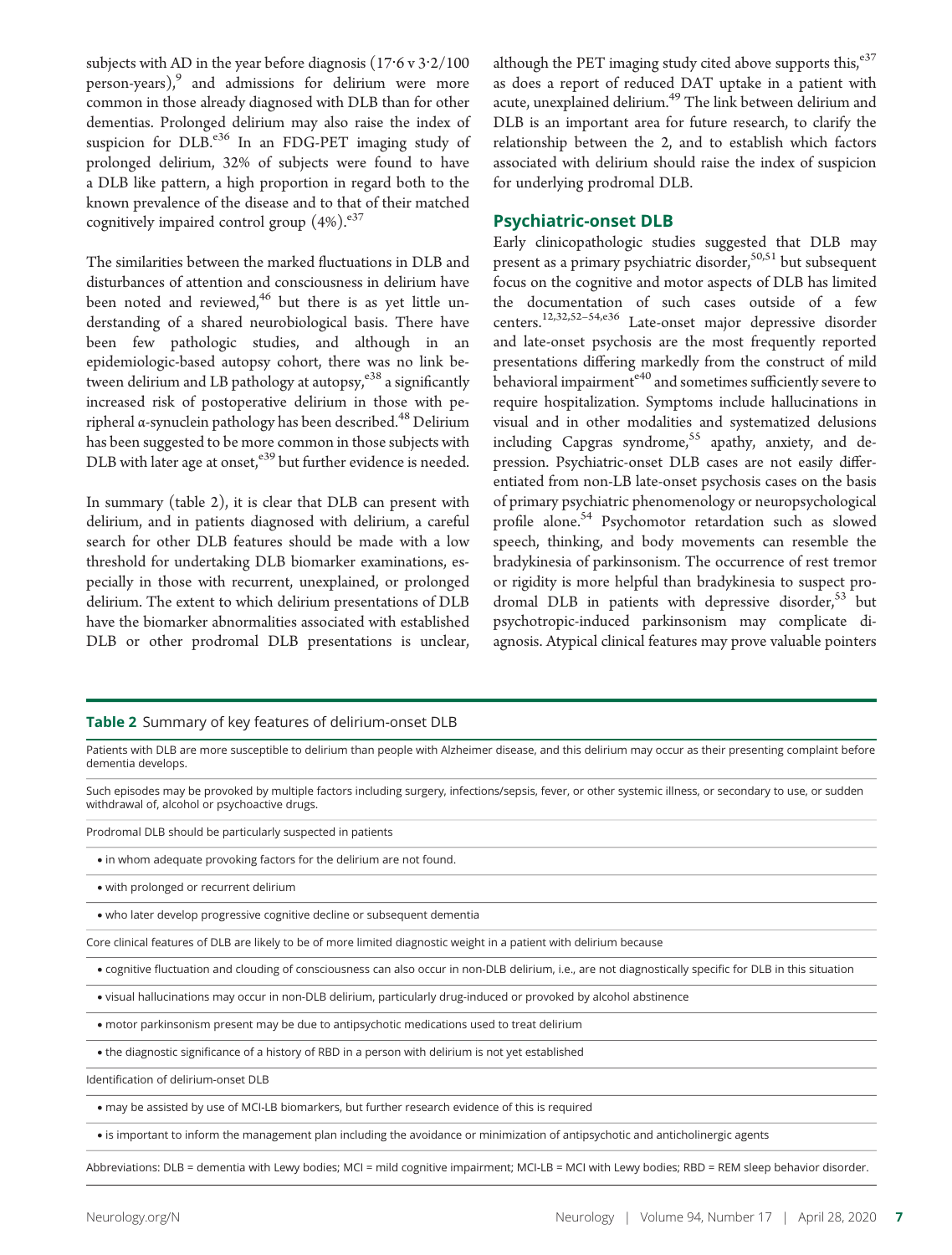to underlying LB pathology, particularly the presence of recurrent  $VH^{12}$  when these occur before cognitive impairment becomes evident. As with all α-synucleinopathies, RBD may be a useful indicator, although a relationship between antidepressant usage and subsequent RBD onset is a potential confounder.<sup>e41</sup> Although the primary psychiatric manifestations are often accompanied by mild cognitive deficits,  $54$ cognitive evaluation and interpretation of performance can be difficult when psychiatric symptoms are prominent. The frequency of cognitive fluctuations in psychiatric-onset LB cases has not been determined.

Initial reports suggest that  $^{123}$ I-MIBG scintigraphy may be helpful in psychiatric-onset DLB.<sup>52,53,56</sup> Eighteen of 35 patients with a first onset of major depressive disorder >50 years and with bradykinesia developed a clinical diagnosis of DLB after 6 years of follow-up. All 18 had an abnormal ventilatory response to hypercapnia (VRH), indicative of severe autonomic dysfunction, whereas none of the 17 patients with a normal VRH converted to DLB within the study period. For the converters, the most common presentation was with psychotic and melancholic features simultaneously. The frequency of hypersensitivity to antipsychotics, antidepressants, and antianxiety drugs was higher in converters than in nonconverters.<sup>53</sup> Further studies need to confirm these findings and to determine the value of other DLB biomarkers in psychiatric-onset cases.32,52,56

In summary, it is not yet clear how to identify patients with prominent late-onset psychiatric symptoms who may have underlying LB disease and subsequently progress to DLB. It is premature to try to construct formal criteria for psychiatriconset DLB, but clinicians in mental health and other settings need to be aware that this possibility exists, not least because of the risk of severe antipsychotic sensitivity reactions with increased morbidity and mortality. The small available literature including reports such as those cited above does provide some useful guidance, summarized in table 3, but requires replication and further investigation.

#### Idiopathic REM sleep behavior disorder

RBD is characterized by abnormal dream enactment behavior during REM sleep, accompanied by loss of muscle atonia during REM sleep (REM sleep without atonia or RSWA) on PSG. For the purpose of a prodromal DLB diagnosis, a clinical history of RBD is obtained in the same way as for  $DLB<sup>2</sup>$  that is, a clear complaint of dream enactment by a bedpartner or other witness, with no evidence of sleep disorders that may mimic RBD on clinical interview. Conditions known to mimic or masquerade as RBD include non-REM parasomnias (sleep walking, sleep talking, or other behaviors that emerge from non-REM sleep stages), obstructive sleep apnea, confusional arousals, or nocturnal seizures. In the absence of PSG, the risk of a false-positive clinical diagnosis of RBD is reduced by using optimized sleep questionnaires, which can have sensitivity and specificity over 90%.<sup>e42</sup>

RBD may be considered as idiopathic until it is associated with another ongoing neurologic condition, the most frequent being an α-synucleinopathy (PD, DLB, or MSA). In a recent large study, 73.5% of patients with RBD converted to an overt neurodegenerative syndrome after 12-year follow-up, 56.5% developing parkinsonism, and 43.5% dementia as their first

#### Table 3 Summary of key features of psychiatric-onset DLB

| Is characterized by predominant psychiatric symptoms that typically correspond to late-onset major depressive disorder or late-onset psychosis, which may<br>feature hallucinations in visual and in other modalities, and systematized delusions including Capgras syndrome |
|------------------------------------------------------------------------------------------------------------------------------------------------------------------------------------------------------------------------------------------------------------------------------|
| • may also present with apathy, anxiety, and depression                                                                                                                                                                                                                      |
| • may be sufficiently severe to require hospitalization                                                                                                                                                                                                                      |
| • the frequency of LB disease as a cause of late-onset psychiatric disorder is not known                                                                                                                                                                                     |
| When assessing for core clinical features of DLB in a patient with a primary psychiatric presentation:                                                                                                                                                                       |
| • bradykinesia may be mimicked by psychomotor retardation, which is commonly seen in depressive disorders                                                                                                                                                                    |
| • parkinsonism may be induced by antipsychotic medications used to treat psychiatric disorder                                                                                                                                                                                |
| • RBD (and REM sleep without atonia) may be induced by antidepressant medications                                                                                                                                                                                            |
| • mild cognitive disturbance may be present but is not predominant and may fluctuate                                                                                                                                                                                         |
| • formal neuropsychological testing may be confounded by the psychiatric mental state                                                                                                                                                                                        |
| • the frequency and character of cognitive fluctuations is unknown                                                                                                                                                                                                           |
| Identification of psychiatric-onset DLB                                                                                                                                                                                                                                      |
| • may be assisted by use of MCI-LB biomarkers, but further research evidence of this is required                                                                                                                                                                             |
| • is important to inform the management plan including the avoidance or minimization of antipsychotic and anticholinergic agents                                                                                                                                             |
|                                                                                                                                                                                                                                                                              |

Abbreviations: DLB = dementia with Lewy bodies; MCI = mild cognitive impairment.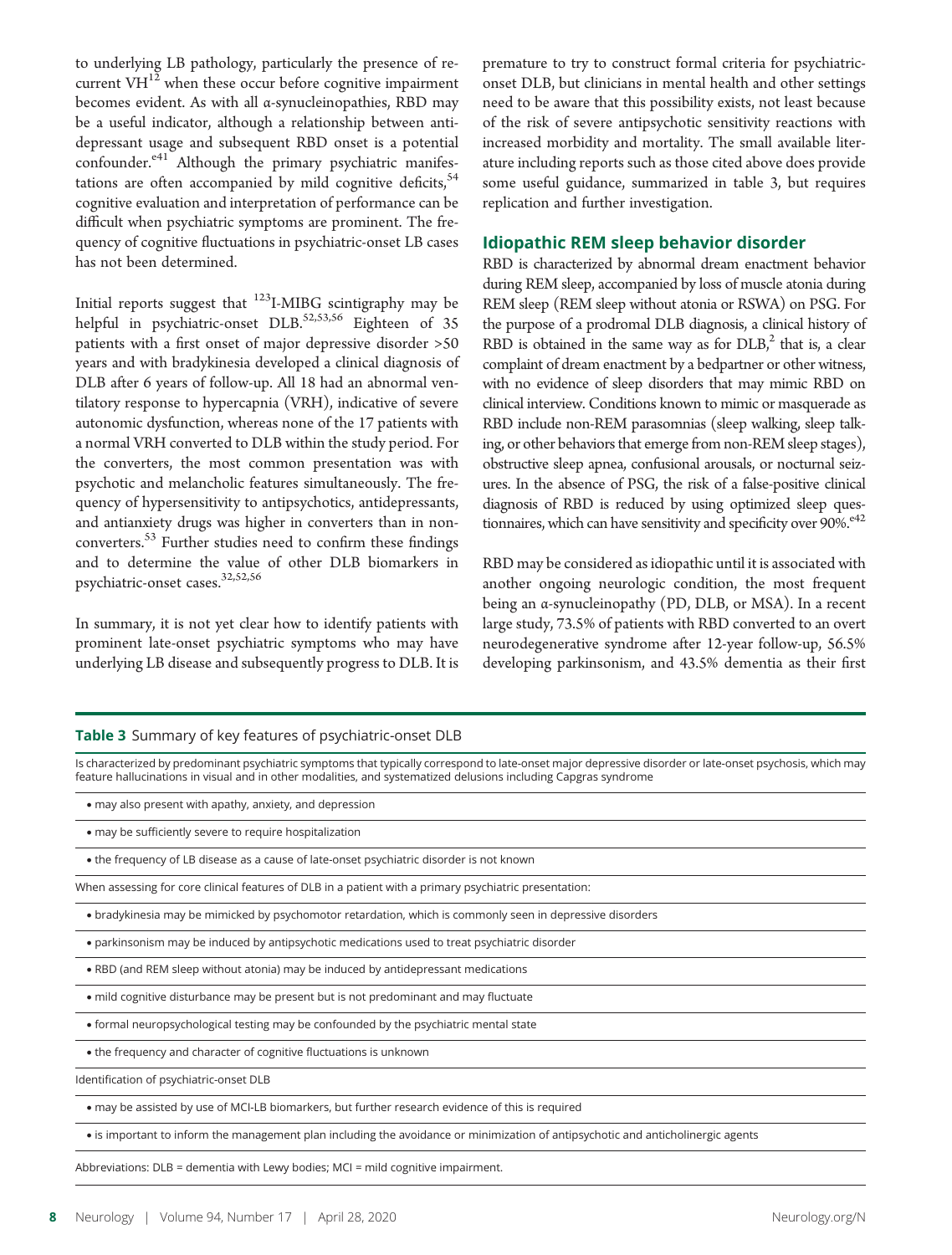disease manifestation. Among many predictive markers tested, only the cognitive variables differed at baseline between those converting to primary dementia vs parkinsonism.<sup>7</sup> Other multicenter studies confirm that the only clinical feature that predicts dementia vs parkinsonism first is neuropsychological performance; those with RBD who exhibit cognitive changes are more likely to evolve first into MCI or  $DLB.<sup>22,e4</sup>$  Thus, although RBD may be regarded an early manifestation of α-synucleinopathy, it is not possible to clearly distinguish whether an individual presenting with RBD will develop dementia first, that is, evolve into a primary DLB diagnosis, or parkinsonism first, that is., a primary PD/MSA diagnosis. Any MCI subtype associated with PSG-confirmed RBD is highly likely to represent underlying LB disease. Although idiopathic RBD is a useful model to study the early stages of LB disease progression, it is not necessarily representative of the whole spectrum of patients with PD and DLB, a significant minority of whom do not have RBD.<sup>42</sup>

#### Autonomic dysfunction/anosmia and other nonspecific prodromal LB disease symptoms

Patients with DLB frequently report a history of autonomic dysfunction at first clinic attendance, with 25%–50% complaining of one of more among constipation, orthostatic dizziness, urinary incontinence, erectile dysfunction, increased sweating, or increased saliva.<sup>56,57</sup> In a cohort of patients with pure autonomic failure, 34% converted to an overt α-synucleinopathy over 6 years of follow-up; this was to DLB (52%), PD (24%), or MSA (24%).<sup>58</sup> However, because there are many other causes for autonomic dysfunction in older people, these symptoms, either alone or in combination, have low positive predictive value.<sup>59</sup> The situation is similar for hyposmia, which also frequently occurs early in prodromal DLB and  $PD<sub>1</sub><sup>42</sup>$  but which can have many other causes in this age group.

### Conclusions and future direction

Diagnosis of DLB at the dementia stage depends on identifying fully expressed core clinical features, which may be mild or absent at the prodromal stage when biomarker evidence may also be weaker and may even differ from that found at the dementia stage. Several new biomarker candidates, direct and indirect, are in development, and we will continue to review these to update our recommendations as soon as sufficient evidence accumulates. We recognize that the clinical phenotype of neurodegenerative disorders reflects interaction between several rather than a single brain pathology, and it is therefore likely that multiple biomarkers of individual pathologies (e.g., α-synuclein, β-amyloid, and tau), or of disease surrogates (e.g., metabolic imaging/EEG), will be required.

Although we have described the 3 prodromal DLB syndromes separately, they are unlikely to be mutually exclusive, and there may be substantial overlap. We propose operationalized criteria only for MCI-LB because the evidence base from our systematic review, albeit relatively limited, is sufficient to

support recommendations that are immediately applicable and testable. Our recommendations should be used alongside guidance about the prodromal manifestations of  $PD<sub>1</sub><sup>15,59</sup>$  $MSA<sub>1</sub><sup>60</sup>$  and  $AD<sup>14</sup>$  with which there is overlap. Notwithstanding the potential benefits of early diagnosis, we are also mindful of the importance of avoiding incorrect (falsepositive) diagnosis of prodromal DLB and the potential negative consequences this could have for an individual. We suggest that the predictive validity of different categories and combinations of our proposed criteria should be clarified by prospective studies before they are adopted for widespread clinical use and that they will enable standardization for inclusion in research studies and clinical trials.

Some published guidance about the early clinical diagnosis of DLB does already exist. DSM5 recommends a diagnosis of mild neurocognitive disorder (NCD) with LB "for individuals who present with the core or suggestive features at a stage when cognitive or functional impairments are not of sufficient severity to fulfill criteria for major NCD".<sup>e43</sup> This is based, however, on the 2005 version of DLB guidelines and requires updating. ICD-11 takes a similar approach toward diagnosing mild NCD at a syndromic level and lists both Lewy body disease and PD as possible causes.<sup>e44</sup>

The diagnostic position for other prodromal manifestations of DLB, that is, delirium-onset and psychiatric-onset, is less clear than for MCI. Operationalization of specific criteria for these syndromes is not yet justified, and the reliable differentiation of the minority of delirious and psychiatrically ill patients who have underlying LB pathology, from the majority who do not, will probably only be achieved when routinely applicable biomarkers are developed. LB disease is seldom, if ever, currently considered as part of the differential diagnosis of delirium or late-onset psychiatric disorder, and we hope that the information we provide in the text and accompanying boxes will raise clinicians' awareness of that possibility.

#### Study funding

No targeted funding reported.

#### **Disclosure**

I. McKeith receives support from the NIHR Biomedical Research Centre awarded to the Newcastle upon Tyne Hospitals NHS Foundation Trust and Newcastle University and has consulted for GE Healthcare, Sanofi, Eisai, Sumitomo Dainippon Pharma, and Axovant. T. Ferman receives support from NIH P50-AG16574, P30-AG062677, U01-NS100620, and the Mangurian Foundation for Lewy body disease research. A. Thomas receives support from the NIHR Biomedical Research Centre awarded to the Newcastle upon Tyne Hospitals NHS Foundation Trust and Newcastle University and has received grants from GE Healthcare. F. Blanc has served as national clinical trial coordinator for Eisai and Axovant. B. Boeve receives support from NIH P50-AG16574, P30-AG062677, U01-NS100620, and the Mangurian Foundation for Lewy body disease research; has consulted for the Scientific Advisory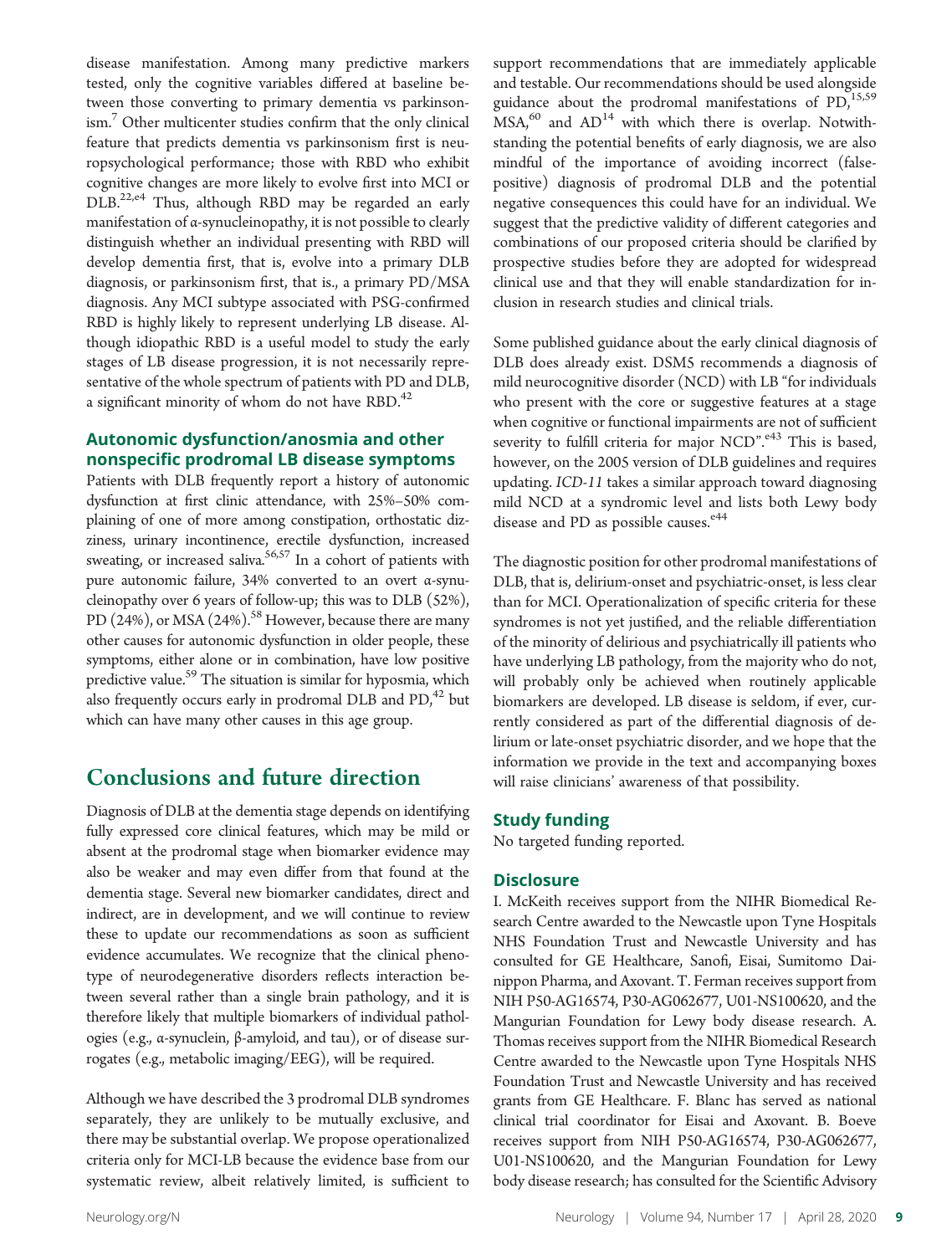Board—Tau Consortium; and received grants from Biogen, the NIH, the Mangurian Foundation, Alector, the Little Family Foundation, and the Turner Family. H. Fujishiro has received support from Fujifilm RI Pharma Co Ltd. K. Kantarci receives support from NIH P50-AG16574, P30-AG062677, U01- NS100620, and the Mangurian Foundation for Lewy body disease research and has received grants from Avid Radiopharmaceuticals and acted on a Data Safety Monitoring Board for Takeda Global Research. C. Muscio acknowledges the support of the Italian Ministry of Health GRANT NET-2011- 02346784. J. O'Brien is supported by the NIHR Cambridge Biomedical Research Centre Dementia and Neurodegeneration and Mental Health Themes and the Cambridge Centre for Parkinson's Plus Disorders; has consulted for TauRx, Axon, GE Healthcare, Eisai, and Avid/Lilly; and received grants from Avid/Lilly and Alliance Medical. R. Postuma has received grants from and consulted for Fonds de la Recherche en Sante; received grants from the Canadian Institutes of Health Research, the Parkinson Society of Canada, the Weston-Garfield Foundation, The Michael J. Fox Foundation, and the Webster Foundation; and consulted for Takeda, Roche/Prothena, Teva Neurosciences, Novartis Canada, Biogen Boehringer Ingelheim, Theranexus, GE Healthcare, Jazz Pharmaceuticals, AbbVie, Jannsen, Otsuko, Phytopharmics, Inception Sciences, and Parkinson Canada. D. Aarsland is a Royal Society Wolfson Research Merit Award Holder and would like to thank the Wolfson Foundation and the Royal Society for their support. He has received research support and/or honoraria from AstraZeneca, H. Lundbeck, Novartis Pharmaceuticals, and GE Health and served as paid consultant for H. Lundbeck, Eisai, Heptares, Sanofi, and Mentis Cura. C. Ballard reports unrelated current grant funding from MRC, Wellcome Trust, European Union, Gillings Foundation, NIHR, Alzheimer's Society, Alzheimer's Research UK, Parkinson's Society, and Lewy Body Society during the conduct of the study and personal fees from Acadia pharmaceutical company, Lundbeck, Roche, Otsuka, Eli Lilly, and AARP outside the submitted work. L. Bonanni is a member of the steering committee of the E-DLB consortium and program chair of the LBD-PIA (ISTAART), and is funded for research on DLB by the Italian Ministry of Health. P. Donaghy receives support from the NIHR Biomedical Research Centre awarded to the Newcastle upon Tyne Hospitals NHS Foundation Trust and Newcastle University. M. Emre served on the scientific advisory board for AC Immune. J. Galvin receives support from NIH grants (R01 AG040211, R01 NS101482, R01 AG057681, and U01 NS100610) and the Lewy Body Dementia Association Research Center of Excellence; reports research support from the NIH, the Lewy Body Dementia Association, The Harry T. Mangurian Foundation, and Albert Charitable Trust; directs clinical trials for Biogen and Novartis; receives licensing fees from Biogen, Roche, Eli Lilly, Quintiles, Roobrik, Continuum Clinical, and Langland; and receives consulting fees from Biogen, Eisai, Bracket, and Medavante. D. Galasko receives support from NIA grant AGO5131 and the Michael J Fox Foundation and has acted as consultant for vTv Pharmaceuticals Inc, Esai, Inc., and for Fujirebio Inc; been a member of

search & Therapy. J. Goldman receives grant/support from The Michael J. Fox Foundation and Parkinson's Foundation and has received consulting fees/honoraria from Acadia, Aptinyx, Sunovion, and Worldwide Med. S Gomperts receives support from NIH grants R01 AG054551, P30AG062421, R01 AG062208, P50 AG005134, R21 NS109833, DOD CDMRP/W81XW1810516, the Farmer Family Parkinson's Initiative, and the Lewy Body Dementia Association and has served on advisory boards for Acadia Pharmaceuticals and Sanofi. L. Honig acknowledges research grant support from NYS CEAD grant C031425, LBDA RCOE, and NIH grants U01NS100600, P50AG008702, R21AG058020, R21MH111596, U01AG051412, U01AG045390, U01AG016976, U01AG023749, U19063893, and U19AG024904. He receives research funding support from AbbVie, Alector, Biogen, Eisai, Genentech, Roche, and Washington University and has received income for consulting for Cortexyme and Eisai. M. Ikeda reports departmental grants and honoraria fees from Sumitomo Dainippon Pharma, Eisai, and Niho Medicine-Physics. J. Leverenz acknowledges support from the National Institutes of Health: P30 AG053762, UO1 NS100610, and R13 NS111954, and Jane and Lee Seidman and Douglas Herthel DVM Memorial Funds and reports consulting fees from Aptinyx, Acadia, Biogen, Eisai, GE Healthcare, Genzyme/Sanofi, and Takeda Pharmaceuticals and grant support from Alzheimer's Drug Discovery Foundation, Department of Defense, GE Healthcare, Genzyme/Sanofi, The Michael J. Fox Foundation, and the NIH (NIA and NINDS). S. Lewis is supported by NHMRC-ARC Dementia Fellows. K. Marder is funded by the NIH: R01NS100600, NS107168, UL1TR001873, and NS073671, with research support from the LBDA, Parkinson Foundation, Michael J. Fox, HDSA, and CHDI, and has acted as site investigator for Vaccinex and Genentech, member of Springer editorial board, and scientific advisory board, Voyager Therapeutics. M. Masellis was supported by a Canadian Institutes of Health Research grant (MOP13129) and an Early Researcher Award from the Ministry of Research, Innovation, and Science (MRIS; ON) and reports personal fees for ad hoc consultancy from Arkuda Therapeutics, Ionis Pharmaceuticals, and Alector Pharmaceuticals, royalties from Henry Stewart Talks Ltd., and grants to the institution from Roche, Novartis, Washington University, and Axovant Sciences. D. Salmon acknowledges support from NIH P30AG062429 and is a paid consultant for Takeda, Inc., Aptinyx, Inc., and Biogen, Inc. J-P. Taylor receives support from the NIHR Biomedical Research Centre awarded to the Newcastle upon Tyne Hospitals NHS Foundation Trust and Newcastle University and reports grants from the UK National Institute of Health Research (NIHR), travel award from Axovant, research support costs from Sonsei-Heptares, and personal fees from GE Healthcare. D. Tsuang acknowledges support from NIH R21AG064271, R03 NS103950, and U01 NS100610. Z. Walker has been supported by ESRC NIHR (co-app), ARUK (co-app), EU IMI 2 (co-app), and Dunhill Medical Trust. She has received consultancy fees, travel expenses, and research support from GE Healthcare and research support from Life

a DSMB for Probiodrug, and paid editor for Alzheimer's Re-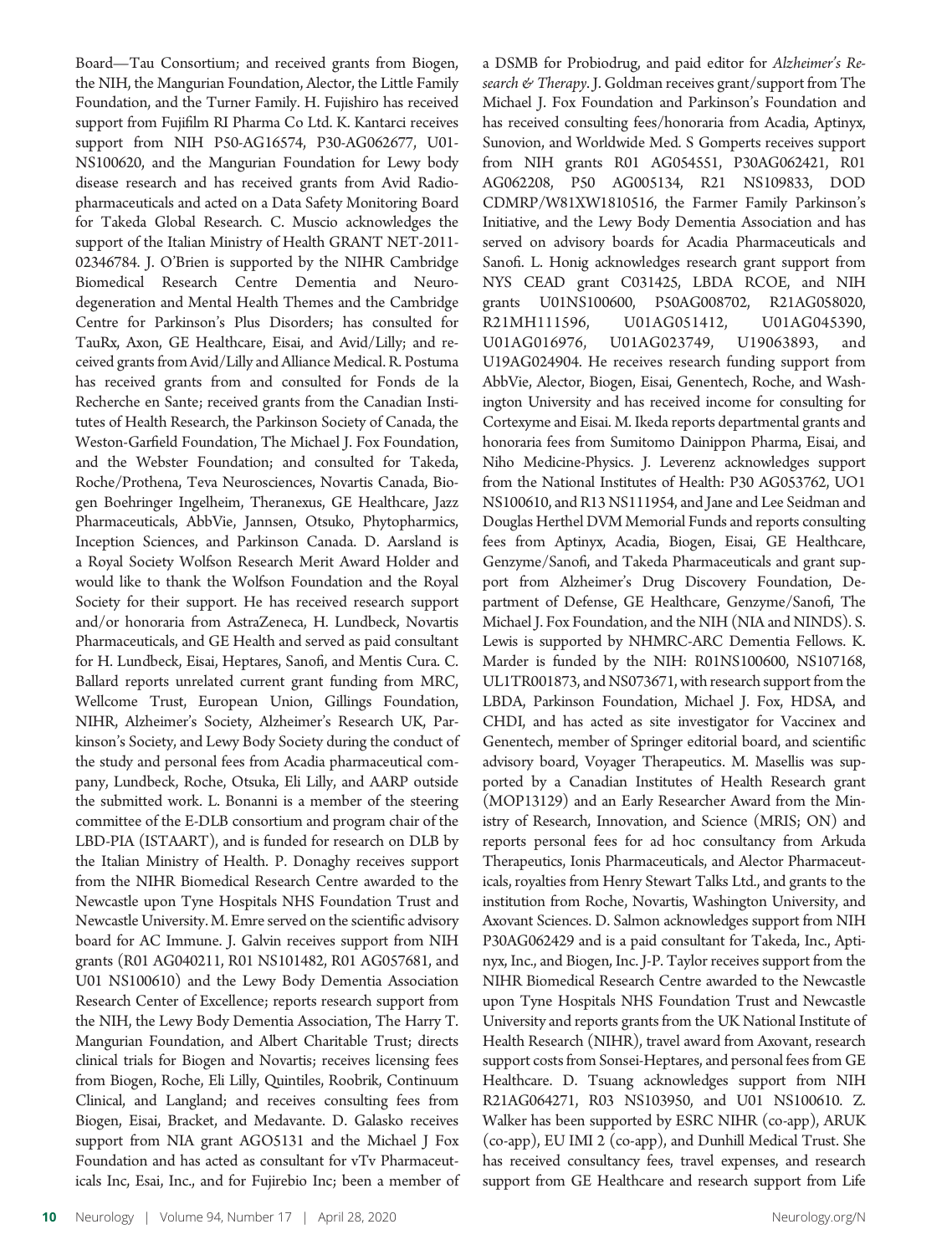Molecular Imaging. P. Tiraboschi acknowledges the support of the Italian Ministry of Health GRANT NET-2011-02346784. Go to [Neurology.org/N](https://n.neurology.org/lookup/doi/10.1212/WNL.0000000000009323) for full disclosures.

#### Publication history

Received by Neurology October 30, 2019. Accepted in final form February 25, 2020.

#### Appendix Authors

| Name                                | Location                                            | Contribution                                                                                                                                                                                  |
|-------------------------------------|-----------------------------------------------------|-----------------------------------------------------------------------------------------------------------------------------------------------------------------------------------------------|
| lan G.<br>McKeith, F<br>Med Sci, MD | Newcastle University                                | Design and conceptualization<br>of the study, acquisition of<br>data, analysis and<br>interpretation of the data, and<br>drafting and revising the<br>manuscript for intellectual<br>content. |
| Tanis J.<br>Ferman,<br>PhD          | Mayo Clinic,<br>Jacksonville                        | Design and conceptualization<br>of the study, acquisition of<br>data, analysis and<br>interpretation of the data, and<br>drafting and revising the<br>manuscript for intellectual<br>content. |
| Alan J.<br>Thomas,<br>PhD           | Newcastle University                                | Design and conceptualization<br>of the study, acquisition of<br>data, analysis and<br>interpretation of the data, and<br>drafting and revising the<br>manuscript for intellectual<br>content. |
| Frédéric<br>Blanc, MD               | University of<br>Strasbourg                         | Design and conceptualization<br>of the study, acquisition of<br>data, analysis and<br>interpretation of the data, and<br>drafting and revising the<br>manuscript for intellectual<br>content. |
| Bradley F.<br>Boeve, MD             | Mayo Clinic, Rochester                              | Design and conceptualization<br>of the study, acquisition of<br>data, analysis and<br>interpretation of the data, and<br>drafting and revising the<br>manuscript for intellectual<br>content. |
| Hiroshige<br>Fujishiro,<br>MD       | Nagoya University,<br>Kawasaki Memorial<br>Hospital | Design and conceptualization<br>of the study, acquisition of<br>data, analysis and<br>interpretation of the data, and<br>drafting and revising the<br>manuscript for intellectual<br>content. |
| Kejal<br>Kantarci,<br>MD, MS        | Mayo Clinic, Rochester                              | Design and conceptualization<br>of the study, acquisition of<br>data, analysis and<br>interpretation of the data, and<br>drafting and revising the<br>manuscript for intellectual<br>content. |
| Cristina<br>Muscio, PhD             | Istituto Neurologico<br>"Carlo Besta", Milan        | Design and conceptualization<br>of the study, acquisition of<br>data, analysis and<br>interpretation of the data, and<br>drafting and revising the<br>manuscript for intellectual<br>content. |

| <b>Appendix</b> (continued)          |                                                                  |                                                                                                                                                                                               |
|--------------------------------------|------------------------------------------------------------------|-----------------------------------------------------------------------------------------------------------------------------------------------------------------------------------------------|
| Name                                 | Location                                                         | Contribution                                                                                                                                                                                  |
| John T.<br>O'Brien, F<br>Med Sci, DM | Cambridge University                                             | Design and conceptualization<br>of the study, acquisition of<br>data, analysis and<br>interpretation of the data, and<br>drafting and revising the<br>manuscript for intellectual<br>content. |
| Ronald B.<br>Postuma,<br>MD, MSc     | McGill University                                                | Design and conceptualization<br>of the study, acquisition of<br>data, analysis and<br>interpretation of the data, and<br>drafting and revising the<br>manuscript for intellectual<br>content. |
| Dag<br>Aarsland,<br>PhD              | King's College London<br>and Stavanger<br>University<br>Hospital | Revising the manuscript for<br>intellectual content.                                                                                                                                          |
| Clive<br>Ballard, MD                 | University of Exeter                                             | Revising the manuscript for<br>intellectual content.                                                                                                                                          |
| Laura<br>Bonanni,<br>MD, PhD         | University of Chieti-<br>Pescara                                 | Revising the manuscript for<br>intellectual content.                                                                                                                                          |
| Paul<br>Donaghy,<br>PhD              | Newcastle University                                             | Revising the manuscript for<br>intellectual content.                                                                                                                                          |
| Murat Emre,<br>MD                    | Istanbul Faculty of<br>Medicine                                  | Revising the manuscript for<br>intellectual content.                                                                                                                                          |
| James E.<br>Galvin, MD,<br>MPH       | University of Miami<br>Miller School of<br>Medicine              | Revising the manuscript for<br>intellectual content.                                                                                                                                          |
| Douglas<br>Galasko, MD               | University of California,<br>San Diego                           | Revising the manuscript for<br>intellectual content.                                                                                                                                          |
| Jennifer G.<br>Goldman,<br>MD, MS    | Feinberg School of<br>Medicine                                   | Revising the manuscript for<br>intellectual content.                                                                                                                                          |
| Stephen N.<br>Gomperts,<br>MD, PhD   | Massachusetts General<br>Hospital                                | Revising the manuscript for<br>intellectual content.                                                                                                                                          |
| Lawrence S.<br>Honig, MD,<br>PhD     | Columbia University<br>Irving Medical Center                     | Revising the manuscript for<br>intellectual content.                                                                                                                                          |
| Manabu<br>Ikeda, MD,<br>PhD          | Osaka University                                                 | Revising the manuscript for<br>intellectual content.                                                                                                                                          |
| James B.<br>Leverenz,<br>МD          | Lou Ruvo Center of<br>Brain Health, Cleveland<br>Clinic          | Revising the manuscript for<br>intellectual content.                                                                                                                                          |
| Simon J.G.<br>Lewis, MD              | University of Sydney                                             | Revising the manuscript for<br>intellectual content.                                                                                                                                          |
| Karen S.<br>Marder, MD,<br>MPH       | Columbia University<br>Irving Medical Center                     | Revising the manuscript for<br>intellectual content.                                                                                                                                          |
| Mario<br>Masellis,<br>MD, PhD        | Sunnybrook Health<br>Sciences Centre,<br>University of Toronto   | Revising the manuscript for<br>intellectual content.                                                                                                                                          |
| David P.<br>Salmon, PhD              | University of California<br>San Diego                            | Revising the manuscript for<br>intellectual content.                                                                                                                                          |

Continued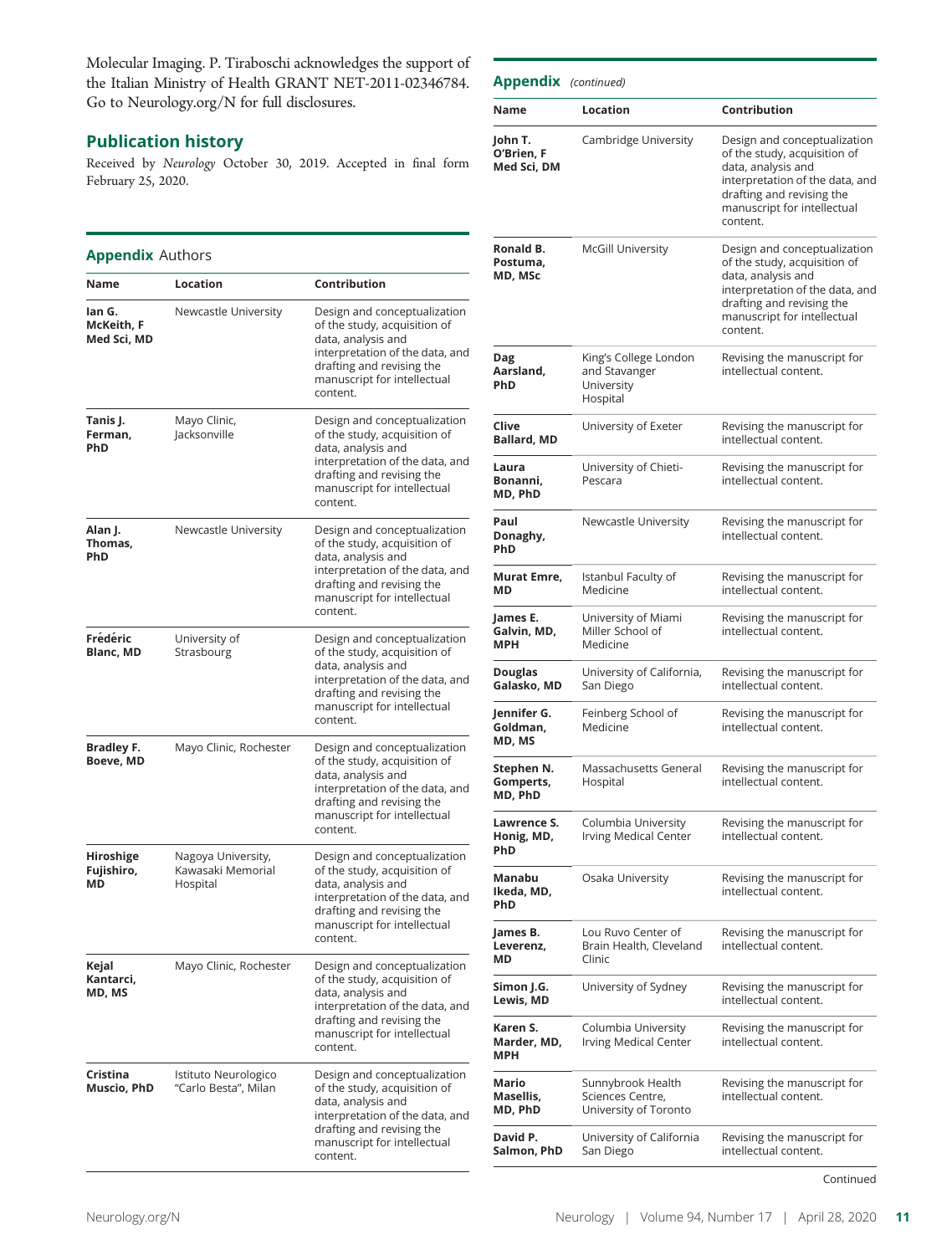#### Appendix (continued)

| <b>Name</b>                               | Location                                        | Contribution                                                                                                                                                                                  |
|-------------------------------------------|-------------------------------------------------|-----------------------------------------------------------------------------------------------------------------------------------------------------------------------------------------------|
| John Paul<br><b>Taylor, MB</b><br>BS, PhD | Newcastle University                            | Revising the manuscript for<br>intellectual content.                                                                                                                                          |
| Debby W.<br><b>Tsuang, MD</b>             | VA Puget Sound &<br>University of<br>Washington | Revising the manuscript for<br>intellectual content.                                                                                                                                          |
| Zuzana<br>Walker, MD                      | University College<br>London                    | Revising the manuscript for<br>intellectual content.                                                                                                                                          |
| Pietro<br>Tiraboschi,<br><b>MD</b>        | Istituto Neurologico<br>"Carlo Besta", Milan    | Design and conceptualization<br>of the study, acquisition of<br>data, analysis and<br>interpretation of the data, and<br>drafting and revising the<br>manuscript for intellectual<br>content. |

#### References

- 1. Walker Z, Possin KL, Boeve BF, Aarsland D. Lewy body dementias. Lancet 2015;386: 1683–1697.
- 2. McKeith IG, Boeve BF, Dickson DW, et al. Diagnosis and management of dementia with Lewy bodies: fourth consensus report of the DLB consortium. Neurology 2017; 89:88–100.
- 3. Ferman TJ, Smith GE, Kantarci K, et al. Nonamnestic mild cognitive impairment progresses to dementia with Lewy bodies. Neurology 2013;81:2032–2038.
- 4. Savica R, Bradley BF, Mielke MM. When do alpha-synucleinopathies start? An epidemiological timeline A review. JAMA Neurol 2018;75:503–509.
- 5. Donaghy PC, Taylor JP, O'Brien JT, et al. Neuropsychiatric symptoms and cognitive profile in mild cognitive impairment with Lewy bodies. Psychol Med 2018;48: 2384–2390.
- 6. Cagnin A, Bussse C, Gardini S, et al. Clinical and cognitive phenotype of mild cognitive impairment evolving to dementia with Lewy bodies. Dement Geriatr Cogn Dis Extra 2015;5:442–449.
- $\rm{Postuma}$ RB, Iranzo A, Hu $\rm{M}$  et al. Risk and predictors of dementia and parkinsonism in idiopathic REM sleep behaviour disorder: a multicentre study. Brain 2019;142: 744–759.
- 8. Sadiq D, Whitfield T, Lee L, Stevens T, Costafreda S, Walker Z. Prodromal dementia with Lewy bodies and prodromal Alzheimer's disease: a comparison of the cognitive and clinical profiles. J Alzheimers Dis 2017;58:463–470.
- FitzGerald JM, Perera G, Chang-Tave A, et al. The incidence of recorded delirium episodes before and after dementia diagnosis: differences between dementia with Lewy bodies and Alzheimer's disease. J Am Med Dir Assoc 2019;20: 604–609.
- 10. Jicha GA, Schmitt FA, Abner E, et al. Prodromal clinical manifestations of neuropathologically confirmed Lewy body disease. Neurobiol Aging 2010;31: 1805–1813.
- 11. Vardy E, Holt R, Gerhard A, Richardson A, Snowden J, Neary D. History of a suspected delirium is more common in dementia with Lewy bodies than Alzheimer's disease: a retrospective study. Int J Geriatr Psychiatry 2014;29:178–181.
- 12. Fujishiro H, Nakamura S, Sato K, Iseki E. Prodromal dementia with Lewy bodies. Geriatr Gerontol Int 2015;15:817–826.
- 13. McKeith I, Taylor JP, Thomas A, Donaghy P, Kane J. Revisiting DLB diagnosis: a consideration of prodromal DLB and of the diagnostic overlap with Alzheimer disease. J Geriatr Psychiatry Neurol 2016;29:249–253.
- 14. Albert MS, DeKosky ST, Dickson D, et al. The diagnosis of mild cognitive impairment due to Alzheimer's disease: recommendations from the National Institute on Aging-Alzheimer's Association workgroups on diagnostic guidelines for Alzheimer's disease. Alzheimers Dement 2011;7:270–279.
- 15. Litvan I, Goldman JG, Tröster AI, et al. Diagnostic criteria for mild cognitive impairment in Parkinson's disease: Movement Disorder Society Task Force guidelines. Mov Disord 2012;27:349–356.
- Ferman TJ, Smith GE, Boeve BF, et al. Neuropsychological differentiation of dementia with Lewy bodies from normal aging and Alzheimer's disease. Clin Neuropsychol 2006;20:623–636.
- 17. Cagnin A, Bussè C, Jelcic N, Gnoato F, Mitolo M, Caffarra P. High specificity of MMSE pentagon scoring for diagnosis of prodromal dementia with Lewy bodies. Parkinsonism Relat Disord 2015;21:303–305.
- 18. Yoon JH, Kim M, Moon SY, Yong SW, Hong JM. Olfactory function and neuropsychological profile to differentiate dementia with Lewy bodies from Alzheimer's disease in patients with mild cognitive impairment: a 5-year follow-up study. J Neurol Sci 2015;355:174–179.
- 19. Kemp J, Philippi N, Phillipps C, et al. Cognitive profile in prodromal dementia with Lewy bodies. Alzheimers Res Ther 2017;9:19.
- 20. Auning E, Rongve A, Fladby T, et al. Early and presenting symptoms of dementia with Lewy bodies. Dement Geriatr Cogn Disord 2011;32:202–208.
- 21. Kondo D, Ota K, Kasanuki K, et al. Characteristics of mild cognitive impairment tending to convert into Alzheimer's disease or dementia with Lewy bodies: a follow-up study in a memory clinic. J Neurol Sci 2016;369:102–108.
- 22. Marchand DG, Postuma RB, Escudier F, et al. How does dementia with Lewy bodies start? prodromal cognitive changes in REM sleep behavior disorder. Ann Neurol 2018;83:1016–1026.
- 23. Kantarci K, Lesnick T, Ferman TJ, et al. Hippocampal volumes predict risk of dementia with Lewy bodies in mild cognitive impairment. Neurology 2016;87: 2317–2323.
- 24. Thomas AJ, Taylor JP, McKeith I, et al. Revision of assessment toolkits for improving the diagnosis of Lewy body dementia: the DIAMOND Lewy study. Int J Geriatr Psychiatry 2018;33:1293–1304.
- 25. Galvin JE. Improving the clinical detection of Lewy body dementia with the Lewy body composite risk score. Alzheimer's Demen (Amsterdam, Netherlands) 2015;1: 316–324.
- 26. Belden CM, Kahlon V, Malek-Ahmadi M, Tsai A, Sabbagh MN. Clinical characterization of mild cognitive impairment as a prodrome to dementia with Lewy bodies. Am J Alzheimers Dis Other Demen 2015;30:173–177.
- 27. Yoon JH, Lee JE, Yong SW, Moon SY, Lee PH. The mild cognitive impairment stage of dementia with Lewy bodies and Parkinson disease A comparison of cognitive profiles. Alzheimer Dis Assoc Disord 2014;28:151–155.
- 28. Fengler S, Liepelt-Scarfone I, Brockmann K, Schäffer E, Berg D, Kalbe E. Cognitive changes in prodromal Parkinson's disease: a review. Mov Disord 2017;32:1655–1666.
- 29. Kalbe E, Rehberg SP, Heber I, et al. Subtypes of mild cognitive impairment in patients with Parkinson's disease: evidence from the LANDSCAPE study. J Neurol Neurosurg Psychiatry 2016;87:1099–1105.
- 30. Thomas AJ, Donaghy P, Roberts G, et al. Diagnostic accuracy of dopaminergic imaging in prodromal dementia with Lewy bodies. Psychol Med 2018:1–7.
- 31. Ferman TJ, Boeve BF, Smith GE, et al. Inclusion of RBD improves the diagnostic classification of dementia with Lewy bodies. Neurology 2011;77:875–882.
- 32. Fujishiro H, Okuda M, Iwamoto K, et al. Early diagnosis of Lewy body disease in patients with late-onset psychiatric disorders using clinical history of rapid eye movement sleep behavior disorder and I-123 -metaiodobenzylguanidine cardiac scintigraphy. Psychiatry Clin Neurosci 2018;72:423–434.
- 33. Bonanni L, Perfetti B, Bifolchetti S, et al. Quantitative electroencephalogram utility in predicting conversion of mild cognitive impairment to dementia with Lewy bodies. Neurobiol Aging 2015;36:434–445.
- 34. Murray ME, Ferman TJ, Boeve BF, et al. MRI and pathology of REM sleep behavior disorder in dementia with Lewy bodies. Neurology 2013;81:1681–1689.
- 35. Murray ME, Graff-Radford NR, Ross OA, Petersen RC, Duara R, Dickson DW. Neuropathologically defined subtypes of Alzheimer's disease with distinct clinical characteristics: a retrospective study. Lancet Neurol 2011;10:785–796.
- 36. Blanc F, Colloby SJ, Cretin B, et al. Grey matter atrophy in prodromal stage of dementia with Lewy bodies and Alzheimer's disease. Alzheimers Res Ther 2016;8:31.
- 37. Blanc F, Colloby SJ, Philippi N, et al. Cortical thickness in dementia with Lewy bodies and Alzheimer's disease: a comparison of prodromal and dementia stages. Plos One 2015;10:e0127396.
- 38. Surendranathan A, O'Brien JT. Clinical imaging in dementia with Lewy bodies. Evid Based Ment Health 2018;21:61–65.
- 39. Outeiro TF, Koss DJ, Erskine D, et al. Dementia with Lewy bodies: an update and outlook. Mol Neurodegener 2019;14:5.
- 40. Donadio V, Incensi A, Rizzo G, et al. A new potential biomarker for dementia with Lewy bodies Skin nerve alpha-synuclein deposits. Neurology 2017;89: 318–326.
- 41. Flanigan PM, Khosravi MA, Leverenz JB, Tousi B. Color vision impairment differentiates Alzheimer dementia from dementia with Lewy bodies. J Geriatr Psychiatry Neurol 2018;31:97–102.
- 42. Fereshtehnejad SM, Yao C, Pelletier A, Montplaisir JY, Gagnon JF, Postuma RB. Evolution of prodromal Parkinson's disease and dementia with Lewy bodies: a prospective study. Brain 2019;142:2051–2067.
- 43. Bousiges O, Bombois S, Schraen S, et al. Cerebrospinal fluid Alzheimer biomarkers can be useful for discriminating dementia with Lewy bodies from Alzheimer's disease at the prodromal stage. J Neurol Neurosurg Psychiatry 2018;89:467–475.
- 44. Kantarci K, Lowe VJ, Boeve BF, et al. Multimodality imaging characteristics of dementia with Lewy bodies. Neurobiol Aging 2012;33:2091–2105.
- 45. Kantarci K, Lowe VJ, Boeve BF, et al. AV-1451 tau and beta-amyloid positron emission tomography imaging in dementia with Lewy bodies. Ann Neurol 2017;81: 58–67.
- 46. Gore RL, Vardy E, O'Brien JT. Delirium and dementia with Lewy bodies: distinct diagnoses or part of the same spectrum? J Neurol Neurosurg Psychiatry 2015;86: 50–59.
- 47. Aarsland DS, Auning E. The pre-dementia stage of dementia with Lewy bodies. Eur J Neurol 2011;18:69.
- 48. Sunwoo MK, Hong JY, Choi J, Park HJ, Kim SH, Lee PH. alpha-Synuclein pathology is related to postoperative delirium in patients undergoing gastrectomy. Neurology 2013;80:810–813.
- 49. Akintade O, Pierres F. Acute presentation of dementia with Lewy bodies. Clin Med 2019;19:327–330.
- 50. Kosaka K. Diffuse Lewy body disease in Japan. J Neurol 1990;237:197–204.
- 51. Birkett DP, Desouky A, Han L, Kaufman M. Lewy bodies in psychiatric patients. Int J Geriatr Psychiatry 1992;7:235–240.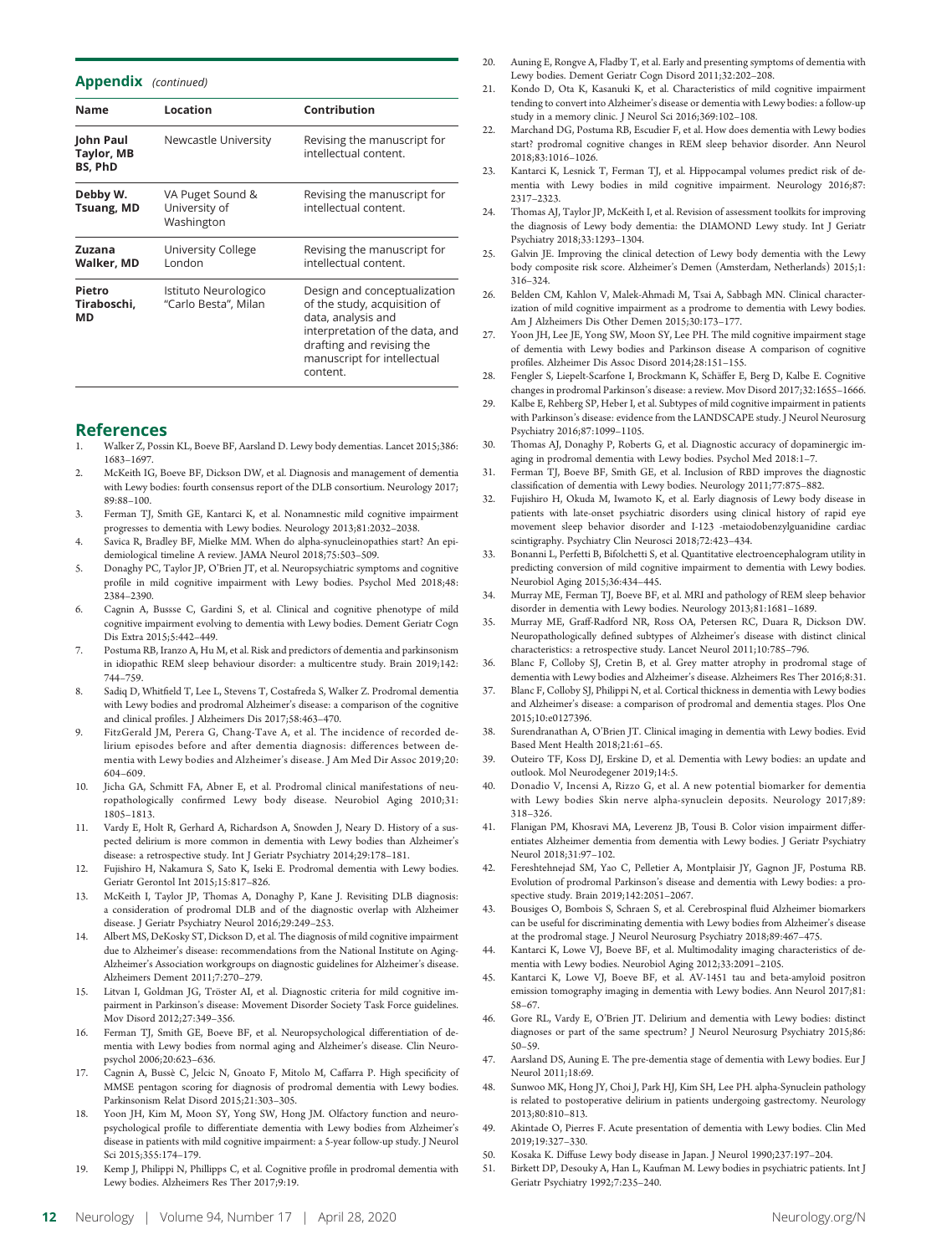- 52. Kobayashi K, Nakano H, Akiyama N, Maeda T, Yamamori S. Pure psychiatric presentation of the Lewy body disease is depression—an analysis of 60 cases verified with myocardial meta-iodobenzylguanidine study. Int J Geriatr Psychiatry 2015;30:663–668.
- 53. Takahashi S, Mizukami K, Arai T, et al. Ventilatory response to hypercapnia predicts dementia with Lewy bodies in late-onset major depressive disorder. J Alzheimers Dis 2016;50:751–758.
- 54. Van Assche L, Van Aubel E, Van de Ven L, Bouckaert F, Luyten P, Vandenbulcke M. The neuropsychological profile and phenomenology of late onset psychosis: a crosssectional study on the differential diagnosis of very-late-onset Schizophrenia-like psychosis, dementia with Lewy bodies and Alzheimer's type dementia with psychosis. Arch Clin Neuropsychol 2019;34:183–199.
- 55. Thaipisuttikul P, Lobach I, Zweig Y, Gurnani A, Galvin JE. Capgras syndrome in dementia with Lewy bodies. Int Psychogeriatr 2013;25:843–849.
- 56. Fujishiro H, Iseki E, Nakamura S, et al. Dementia with Lewy bodies: early diagnostic challenges. Psychogeriatrics 2013;13:128–138.
- 57. Chiba Y, Fujishiro H, Iseki E, et al. Retrospective survey of prodromal symptoms in dementia with Lewy bodies: comparison with Alzheimer's disease. Dement Geriatr Cogn Disord 2012;33:273–281.
- 58. Kaufmann H, Norcliffe-Kaufmann L, Palma JA, et al. Natural history of pure autonomic failure: a United States prospective cohort. Ann Neurol 2017;81:287–297.
- 59. Heinzel S, Berg D, Gasser T, et al. Update of the MDS research criteria for prodromal Parkinson's disease. Mov Disord 2019;34:1464–1470.
- 60. Palma JA, Norcliffe-Kaufmann L, Kaufmann H. Diagnosis of multiple system atrophy. Auton Neurosci 2018;211:15–25.
	- Data available from Dryad (Additional References, References e1–e44): [doi:10.5061/](https://doi:10.5061/dryad.1c59zw3rv) [dryad.1c59zw3rv](https://doi:10.5061/dryad.1c59zw3rv)